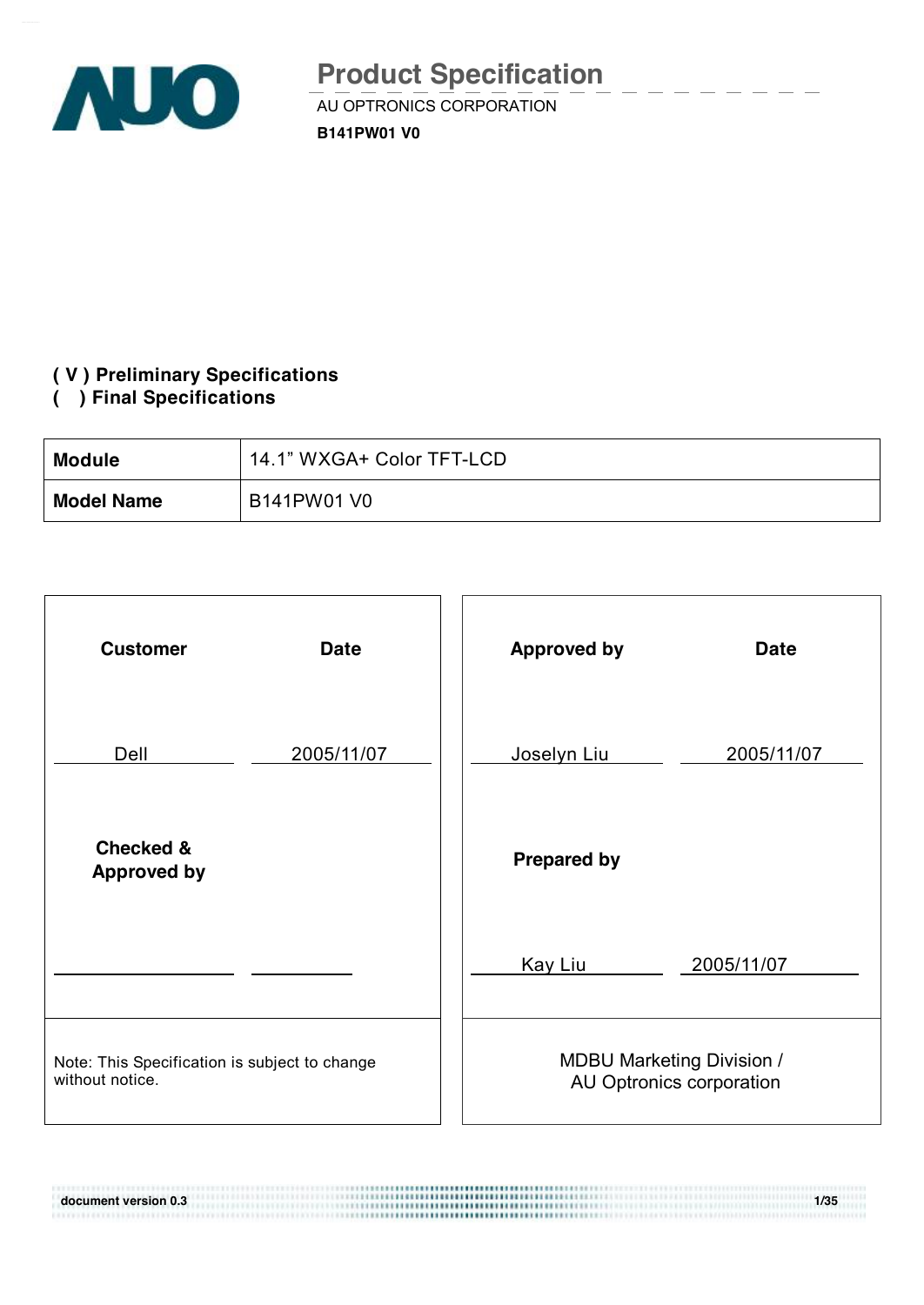

**B141PW01 V0** 

# **Contents**

| 1. Handling Precautions 4<br>2. General Description 5            |  |
|------------------------------------------------------------------|--|
|                                                                  |  |
|                                                                  |  |
|                                                                  |  |
| 3. Functional Block Diagram 11<br>4. Absolute Maximum Ratings 12 |  |
|                                                                  |  |
|                                                                  |  |
|                                                                  |  |
| 5. Electrical characteristics 13                                 |  |
|                                                                  |  |
|                                                                  |  |
| 6. Signal Characteristic 17                                      |  |
|                                                                  |  |
|                                                                  |  |
|                                                                  |  |
|                                                                  |  |
| 7. Connector Description 23                                      |  |
|                                                                  |  |
|                                                                  |  |
|                                                                  |  |
| 8. Vibration and Shock Test 24                                   |  |
|                                                                  |  |
|                                                                  |  |
| 9. Reliability 25                                                |  |
| 10. Mechanical Characteristics 26                                |  |
| 11. Shipping and Package<br>29                                   |  |
|                                                                  |  |
|                                                                  |  |
|                                                                  |  |
| 12. Appendix: EDID description 30                                |  |

| document version 0.3 | 2/35 |
|----------------------|------|
|                      |      |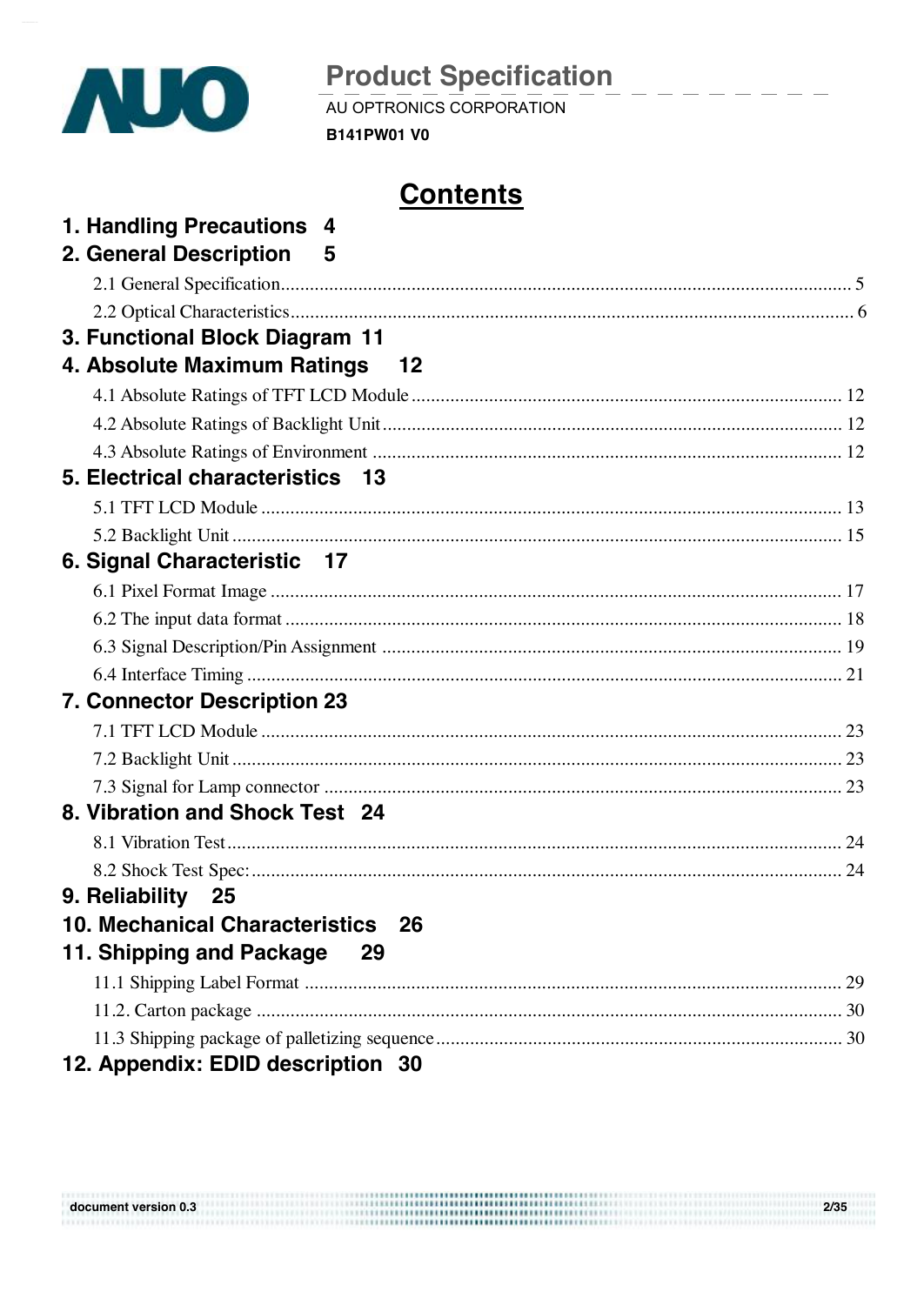

 $\overline{\phantom{a}}$   $\overline{\phantom{a}}$   $\overline{\phantom{a}}$   $\overline{\phantom{a}}$   $\overline{\phantom{a}}$   $\overline{\phantom{a}}$   $\overline{\phantom{a}}$   $\overline{\phantom{a}}$   $\overline{\phantom{a}}$   $\overline{\phantom{a}}$   $\overline{\phantom{a}}$   $\overline{\phantom{a}}$   $\overline{\phantom{a}}$   $\overline{\phantom{a}}$   $\overline{\phantom{a}}$   $\overline{\phantom{a}}$   $\overline{\phantom{a}}$   $\overline{\phantom{a}}$   $\overline{\$ 

**B141PW01 V0**

# **Record of Revision**

| Version and Date   Page |      | Old description                   | <b>New Description</b>            | <b>Remark</b> |
|-------------------------|------|-----------------------------------|-----------------------------------|---------------|
| 0.1 2005/09/19          | ΙAΙΙ | <b>First Edition for Customer</b> |                                   |               |
| 0.2 2005/11/07          |      | Power consumption                 | From $5.1W$ (typ) to $5.5W$ (typ) |               |
|                         |      |                                   |                                   |               |

|                      | ,,,,,,,,,,,,,,,,,,,,,,,,,,,,,,,,,,                                                  |      |
|----------------------|-------------------------------------------------------------------------------------|------|
| document version 0.3 | <b></b><br>,,,,,,,,,,,,,,,,,,,,,,,,,,,,,,,,,,<br>,,,,,,,,,,,,,,,,,,,,,,,,,,,,,,,,,, | 3/35 |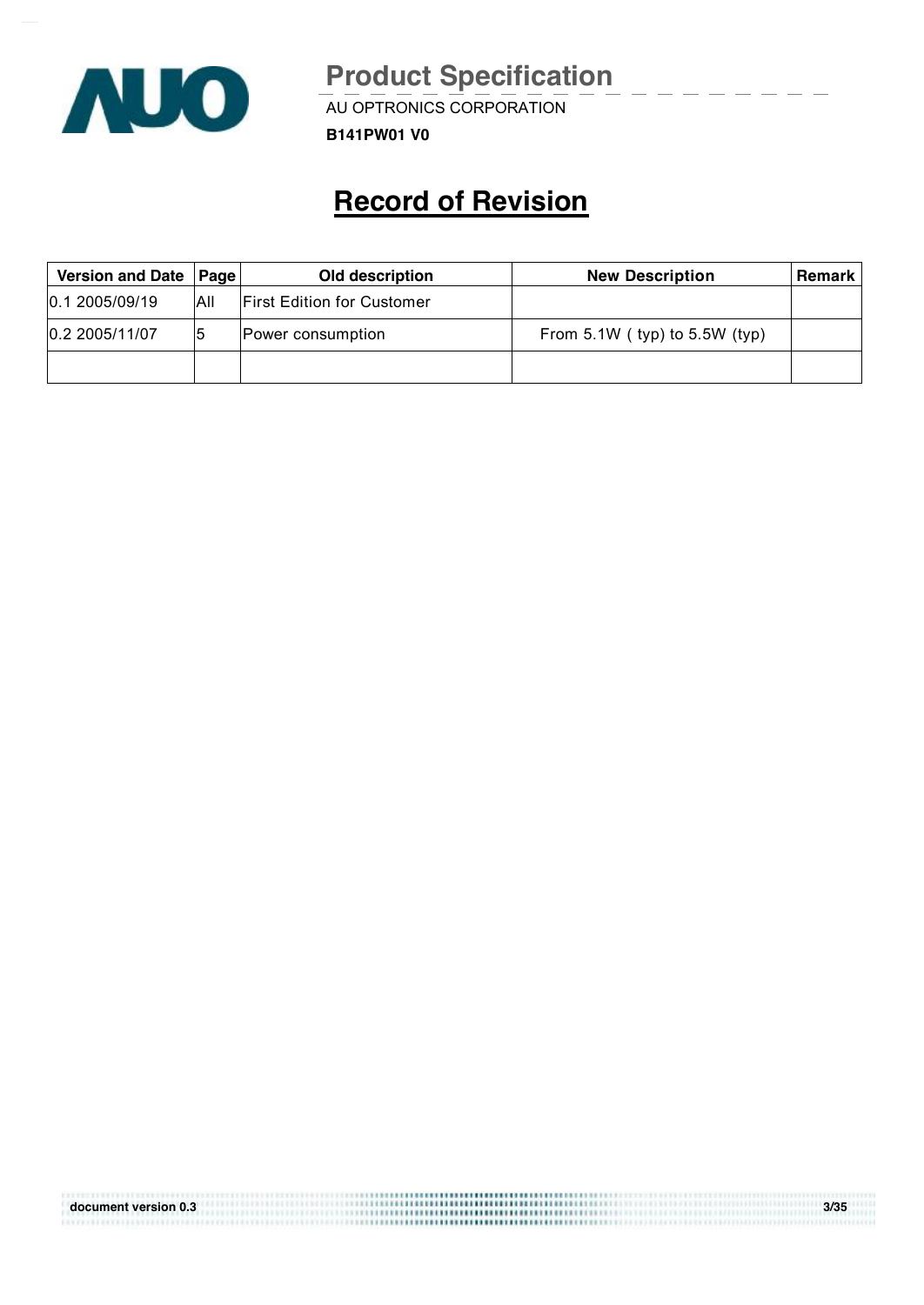

AU OPTRONICS CORPORATION **B141PW01 V0 Product Specification** 

# **1. Handling Precautions**

- 1) Since front polarizer is easily damaged, pay attention not to scratch it.
- 2) Be sure to turn off power supply when inserting or disconnecting from input connector.
- 3) Wipe off water drop immediately. Long contact with water may cause discoloration or spots.
- 4) When the panel surface is soiled, wipe it with absorbent cotton or other soft cloth.
- 5) Since the panel is made of glass, it may break or crack if dropped or bumped on hard surface.
- 6) Since CMOS LSI is used in this module, take care of static electricity and insure human earth when handling.
- 7) Do not open nor modify the Module Assembly.
- 8) Do not press the reflector sheet at the back of the module to any directions.
- 9) In case if a Module has to be put back into the packing container slot after once it was taken out from the container, do not press the center of the CCFL Reflector edge. Instead, press at the far ends of the CFL Reflector edge softly. Otherwise the TFT Module may be damaged.
- 10)At the insertion or removal of the Signal Interface Connector, be sure not to rotate nor tilt the Interface Connector of the TFT Module.
- 11) After installation of the TFT Module into an enclosure (Notebook PC Bezel, for example), do not twist nor bend the TFT Module even momentary. At designing the enclosure, it should be taken into consideration that no bending/twisting forces are applied to the TFT Module from outside. Otherwise the TFT Module may be damaged.
- 12)Cold cathode fluorescent lamp in LCD contains a small amount of mercury. Please follow local ordinances or regulations for disposal.
- 13)Small amount of materials having no flammability grade is used in the LCD module. The LCD module should be supplied by power complied with requirements of Limited Power Source(, IEC60950 or UL1950), or be applied exemption.

**document version 0.3 4/35** 

14)The LCD module is designed so that the CCFL in it is supplied by Limited Current Circuit(IEC60950 or UL1950). Do not connect the CCFL in Hazardous Voltage Circuit.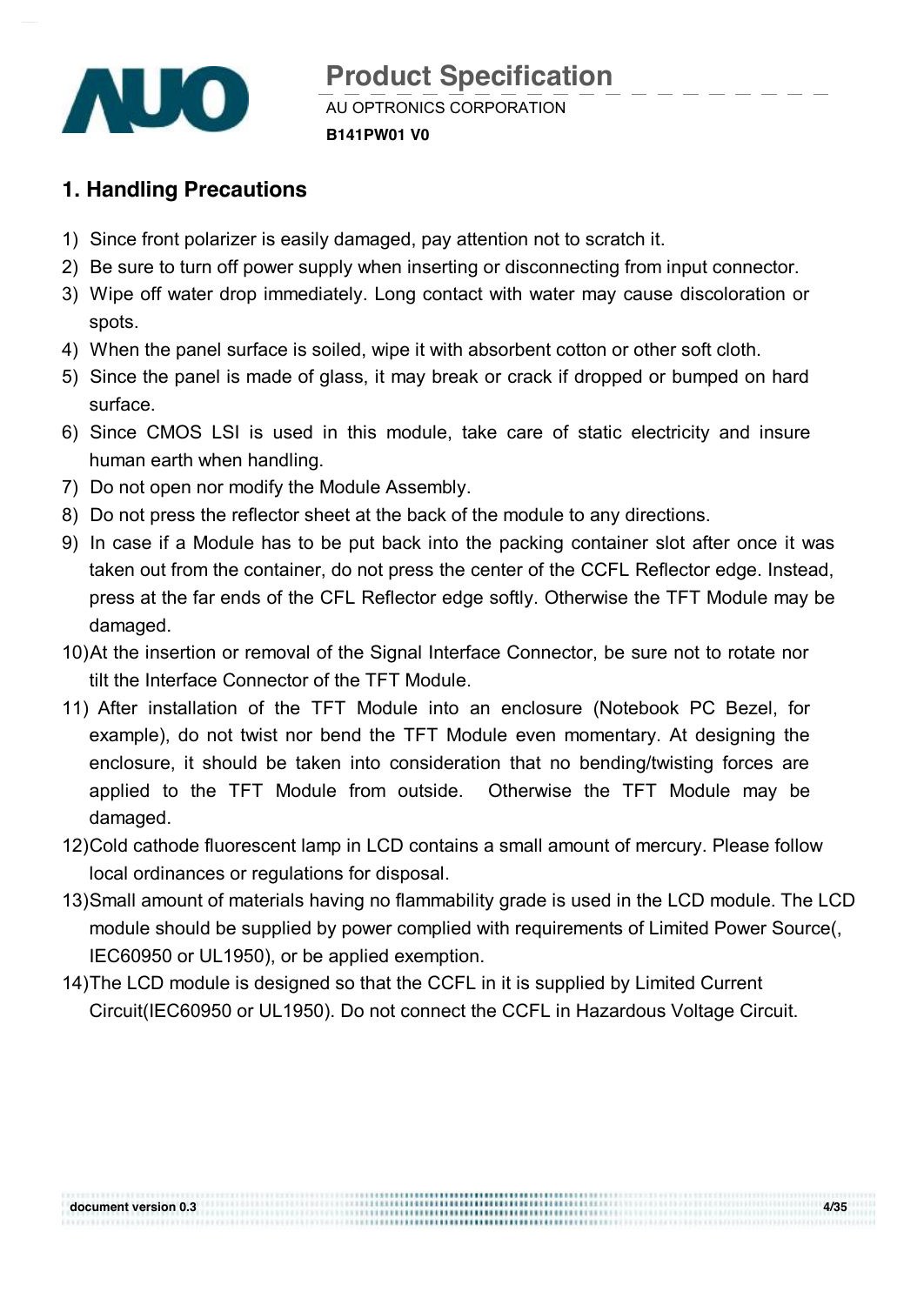

### **2. General Description**

B141PW01 V0 is a Color Active Matrix Liquid Crystal Display composed of a TFT LCD panel, a driver circuit, and backlight system. The screen format is intended to support the WXGA+ (1440(H) x 900(V)) screen and 262k colors (RGB 6-bits data driver). All input signals are LVDS interface compatible. Inverter of backlight is not included.

B141PW01 V0 is designed for a display unit of notebook style personal computer and industrial machine.

## **2.1 General Specification**

**Items Unit Specifications**  Screen Diagonal [mm] 357.7 (14.1W") Active Area **1988** | [mm] | 303.48 X 189.675 Pixels H x V 1440x3(RGB) x 900 Pixel Pitch  $\lvert \text{mm} \rvert$  | 0.21075X0.21075 Pixel Arrangement **R.G.B.** Vertical Stripe Display Mode Normally White Normally White White Luminance (IccFL=6.0mA) Note: ICCFL is lamp current  $[cd/m<sup>2</sup>]$ ] 220 typ. (5 points average) 190 min. (5 points average) (Note1) Luminance Uniformity **1.2 max. (5 points)** Contrast Ratio 2008 and 2009 and 2008 and 350 type 350 type 350 type 350 type 350 type 350 type 350 type 350 typ Optical Rise Time/Fall Time [msec] | 15/10 typ. Nominal Input Voltage VDD  $|V$ olt $|+3.3$  typ. Power Consumption **Figure 1** [Watt] 5.5 typ .(without inverter)  $Weight$   $[Grams]$  390 typ. Physical Size  $\begin{bmatrix} \text{mm} \end{bmatrix}$   $\begin{bmatrix} 320.5(W) \times 206 (H) \times 5.5(D) \end{bmatrix}$  Max. Electrical Interface 1 channel LVDS Surface Treatment Haze 25, hard coating 3H, AG Support Color 262K colors ( RGB 6-bit ) Temperature Range **Operating** Storage (Non-Operating)  $\rm [^{\circ}\rm C]$  $\rm \bar{[}^{\circ}\rm C\bar{]}$  $0$  to  $+50$  $-20$  to  $+60$ RoHS Compliance  $\vert$  RoHS Compliance

The following items are characteristics summary on the table at 25  $\degree$ C condition:

**document version 0.3 5/35**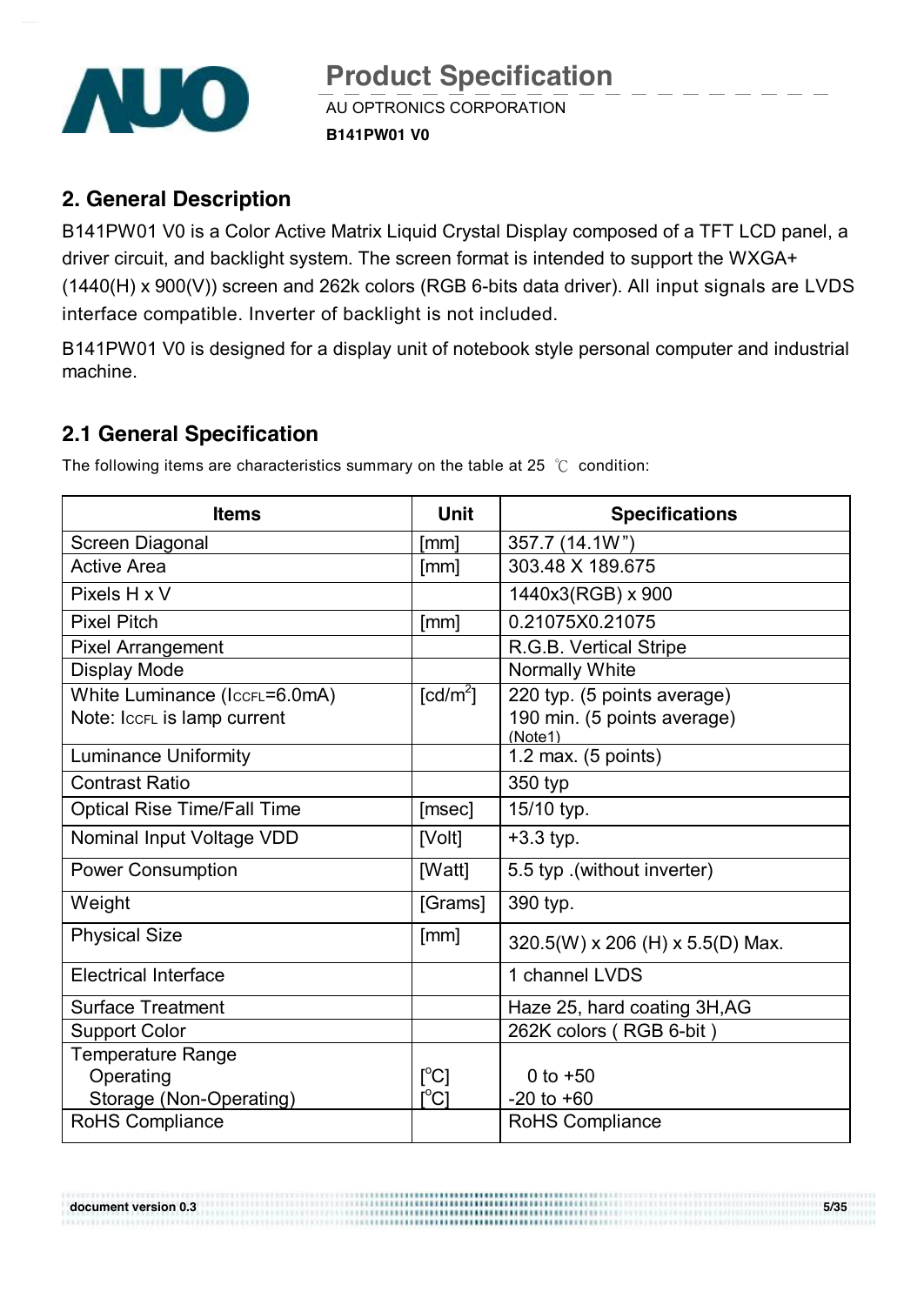

 $\overline{\phantom{a}}$   $\overline{\phantom{a}}$   $\overline{\phantom{a}}$   $\overline{\phantom{a}}$   $\overline{\phantom{a}}$   $\overline{\phantom{a}}$   $\overline{\phantom{a}}$   $\overline{\phantom{a}}$   $\overline{\phantom{a}}$   $\overline{\phantom{a}}$   $\overline{\phantom{a}}$   $\overline{\phantom{a}}$   $\overline{\phantom{a}}$   $\overline{\phantom{a}}$   $\overline{\phantom{a}}$   $\overline{\phantom{a}}$   $\overline{\phantom{a}}$   $\overline{\phantom{a}}$   $\overline{\$ 

**B141PW01 V0**

# **2.2 Optical Characteristics**

The optical characteristics are measured under stable conditions at 25℃ (Room Temperature):

| Item                                  | <b>Unit</b>                    | <b>Conditions</b>     |                  | Min.  | Typ.  | Max.  | <b>Note</b>    |
|---------------------------------------|--------------------------------|-----------------------|------------------|-------|-------|-------|----------------|
| <b>White Luminance</b><br>ICCFL=6.0mA | $\lceil \frac{cd}{m^2} \rceil$ |                       | 5 points average |       | 220   |       | 1, 4, 5.       |
| <b>Viewing Angle</b>                  | [degree]                       | Horizontal            | (Right)          |       | 45    |       | 8              |
|                                       | [degree]                       | $CR = 10$             | (Left)           |       | 45    |       |                |
|                                       | [degree]                       | Vertical<br>$CR = 10$ | (Upper)          |       | 20    |       |                |
|                                       | [degree]                       |                       | (Lower)          |       | 35    |       |                |
| <b>Luminance Uniformity</b>           |                                | 5 Points              |                  |       |       | 1.2   | $\mathbf{1}$   |
| <b>Luminance Uniformity</b>           |                                | 13 Points             |                  |       |       | 1.8   | $\overline{2}$ |
| <b>CR: Contrast Ratio</b>             |                                |                       |                  | 350   | 400   |       | 6              |
| <b>Cross talk</b>                     | $\%$                           |                       |                  |       |       | 1.4   | $\overline{7}$ |
| <b>Response Time</b>                  | [msec]                         | Rising                |                  |       | 15    | 20    | 8              |
|                                       | [msec]                         | Falling               |                  |       | 10    | 15    |                |
|                                       | [msec]                         | Rising + Falling      |                  |       | 25    | 35    |                |
| Color / Chromaticity                  |                                | Red x                 |                  | 0.550 | 0.580 | 0.610 | 2,8            |
| Coordinates<br>(CIE 1931)             |                                | Red y                 |                  | 0.310 | 0.340 | 0.370 |                |
|                                       |                                | Green x               |                  | 0.280 | 0.310 | 0.340 |                |
|                                       |                                | Green y               |                  | 0.520 | 0.550 | 0.580 |                |
|                                       |                                | Blue x                |                  | 0.125 | 0.155 | 0.185 |                |
|                                       |                                | Blue y                |                  | 0.115 | 0.145 | 0.175 |                |
|                                       |                                | White x               |                  | 0.283 | 0.313 | 0.343 |                |
|                                       |                                | White y               |                  | 0.299 | 0.329 | 0.359 |                |

**TERRITORY**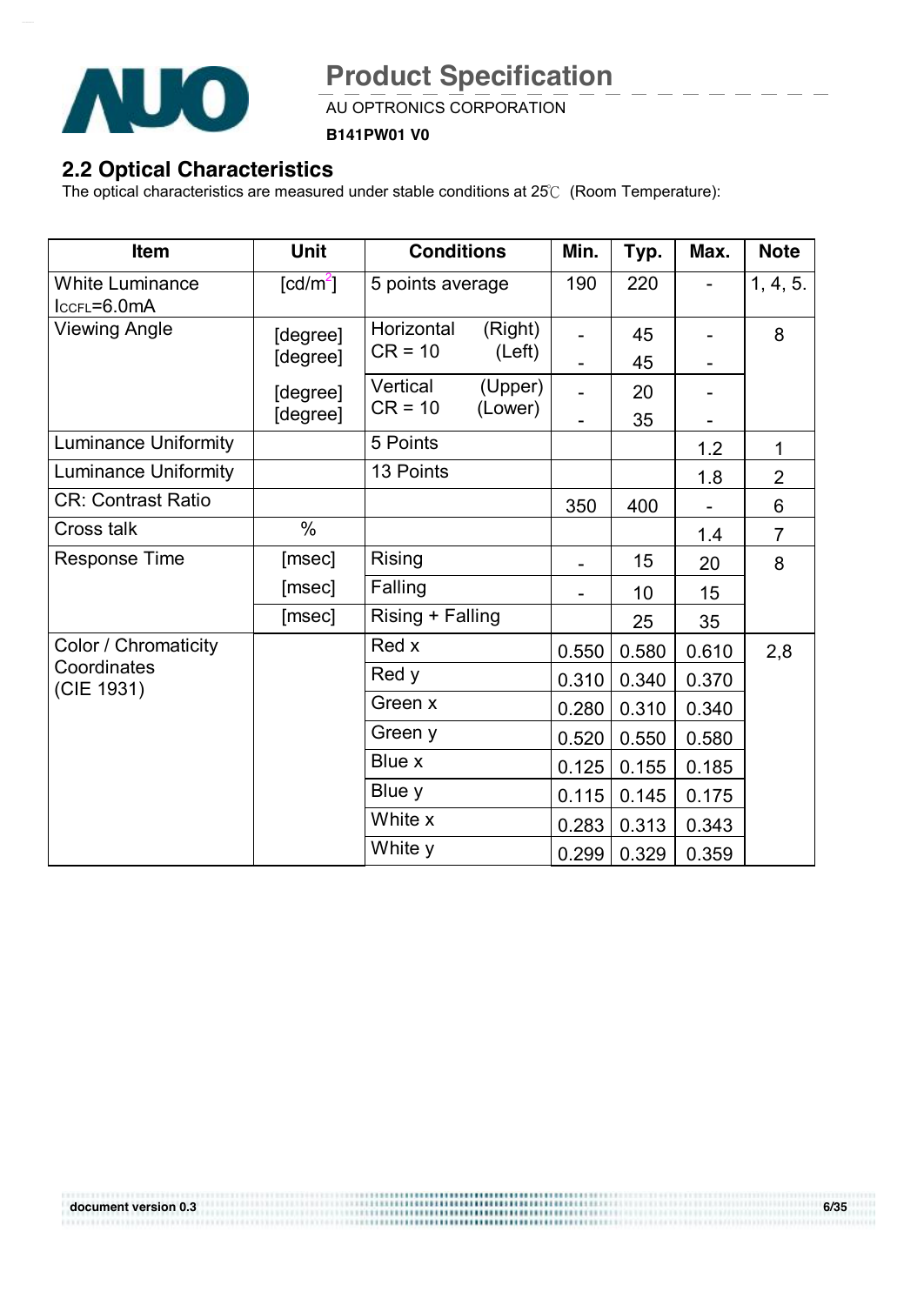

AU OPTRONICS CORPORATION

**B141PW01 V0**





Note 2: 13 points position



Note 3: The luminance uniformity of 5 and 13 points is defined by dividing the maximum luminance values by the minimum test point luminance

|                         | Maximum Brightness of five points    |                                       |  |  |  |  |  |
|-------------------------|--------------------------------------|---------------------------------------|--|--|--|--|--|
| $\delta$ w <sub>5</sub> | Minimum Brightness of five<br>points |                                       |  |  |  |  |  |
|                         |                                      | Maximum Brightness of thirteen points |  |  |  |  |  |
| $\delta$ W13            |                                      | Minimum Brightness of thirteen points |  |  |  |  |  |

**document version 0.3 7/35**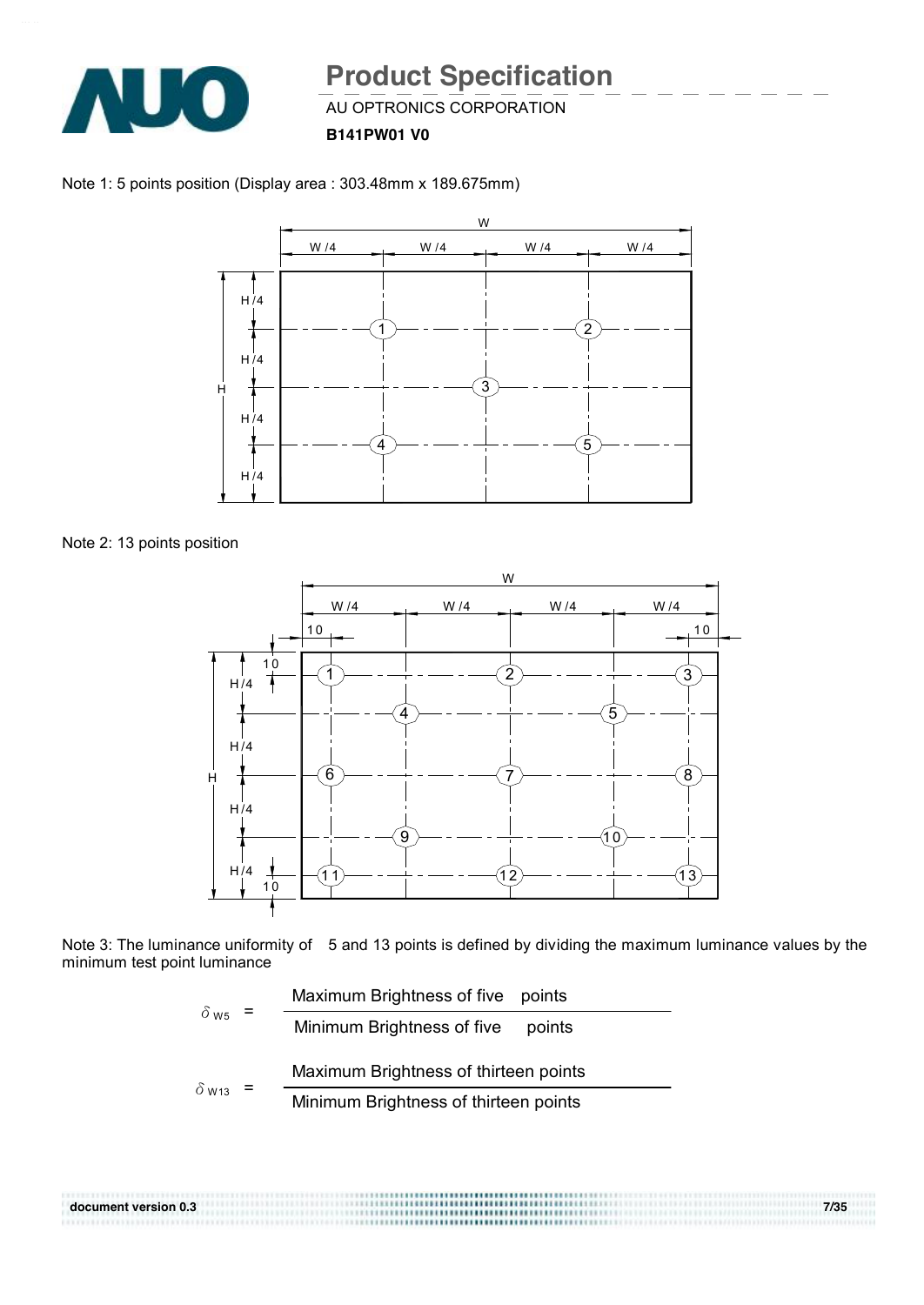

AU OPTRONICS CORPORATION **Product Specification** 

**B141PW01 V0**

#### Note 4: Measurement method

The LCD module should be stabilized at given temperature for 30 minutes to avoid abrupt temperature change during measuring. In order to stabilize the luminance, the measurement should be executed after lighting Backlight for 30 minutes in a stable, windless and dark room.



Note 5: Definition of Average Luminance of White (Y<sub>L</sub>):

Measure the luminance of gray level 63 at 5 points,  $Y_L = [L (1) + L (2) + L (3) + L (4) + L (5)] / 5$ 

L (x) is corresponding to the luminance of the point X at Figure in Note (1).

Note 6: Definition of contrast ratio:

Contrast ratio is calculated with the following formula.

Contrast ratio (CR)= Brightness on the "White" state Brightness on the "Black" state

| document version 0.3 | 8/35 |
|----------------------|------|
|                      |      |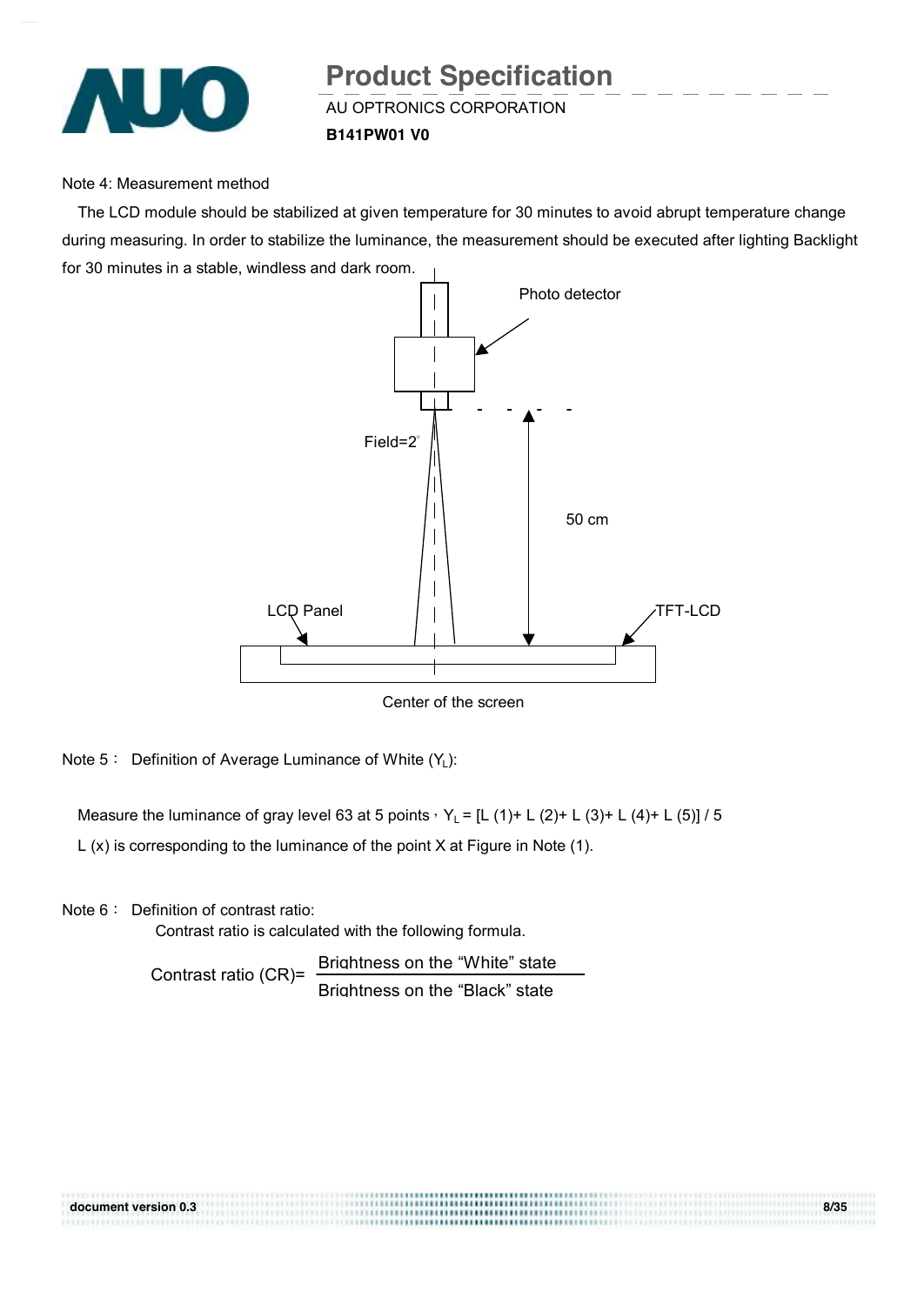

AU OPTRONICS CORPORATION **Product Specification** 

**B141PW01 V0**

Note 7: Definition of Cross Talk (CT)  $CT = |Y_B - Y_A| / Y_A \times 100$  (%)

**Where** 

YA = Luminance of measured location without gray level 0 pattern (cd/m2)

 $Y_B$  = Luminance of measured location with gray level 0 pattern (cd/m2)



Note 8: Definition of response time:

The output signals of BM-7 or equivalent are measured when the input signals are changed from "Black" to "White" (falling time) and from "White" to "Black" (rising time), respectively. The response time interval between the 10% and 90% of amplitudes. Refer to figure as below.

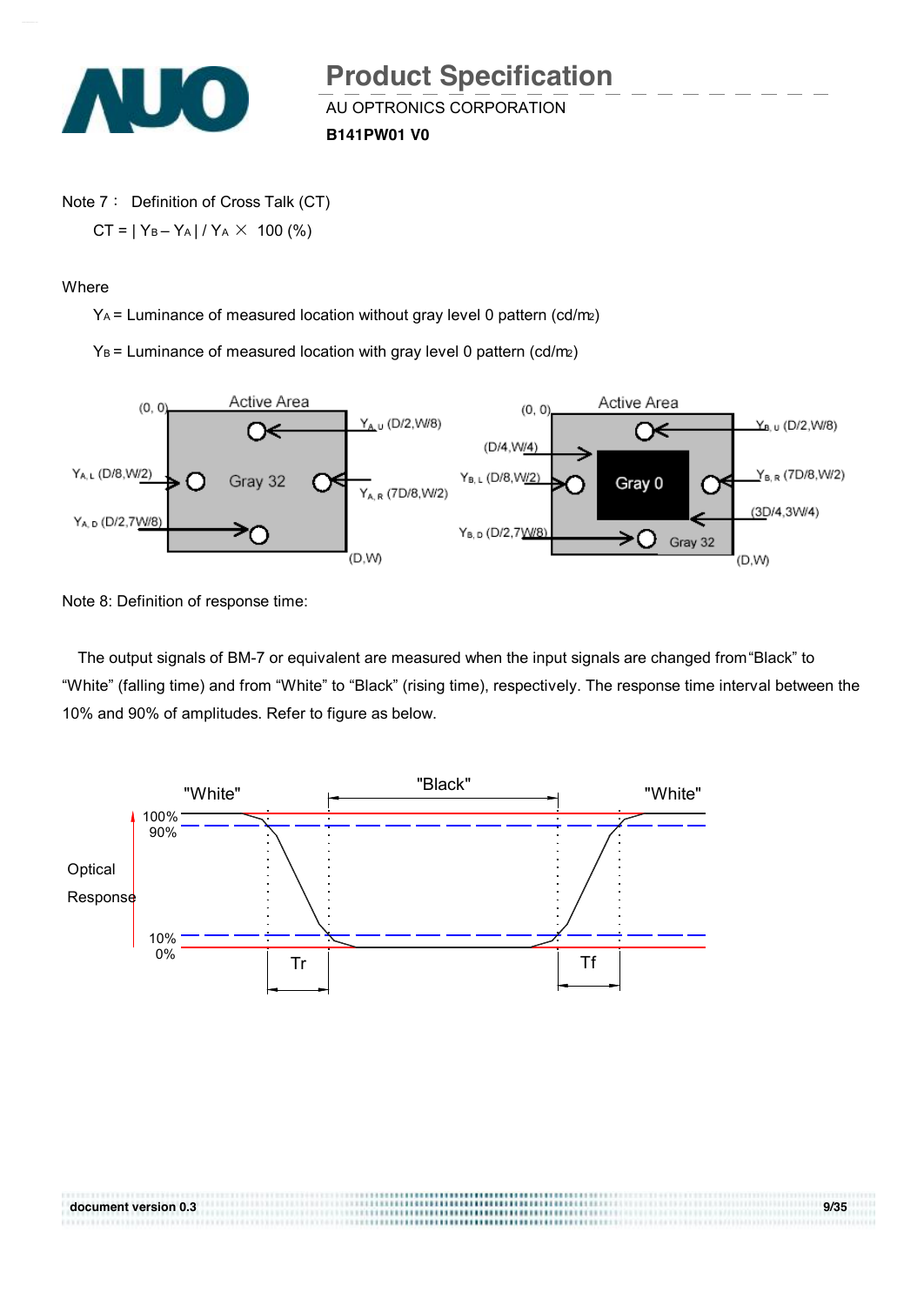

AU OPTRONICS CORPORATION **B141PW01 V0 Product Specification** 

Note 8. Definition of viewing angle

Viewing angle is the measurement of contrast ratio  $\geq$  10, at the screen center, over a 180° horizontal and 180° vertical range (off-normal viewing angles). The 180° viewing angle range is broken down as follows; 90° ( $\theta$ ) horizontal left and right and 90° (Φ) vertical, high (up) and low (down). The measurement direction is typically perpendicular to the display surface with the screen rotated about its center to develop the desired measurement viewing angle.

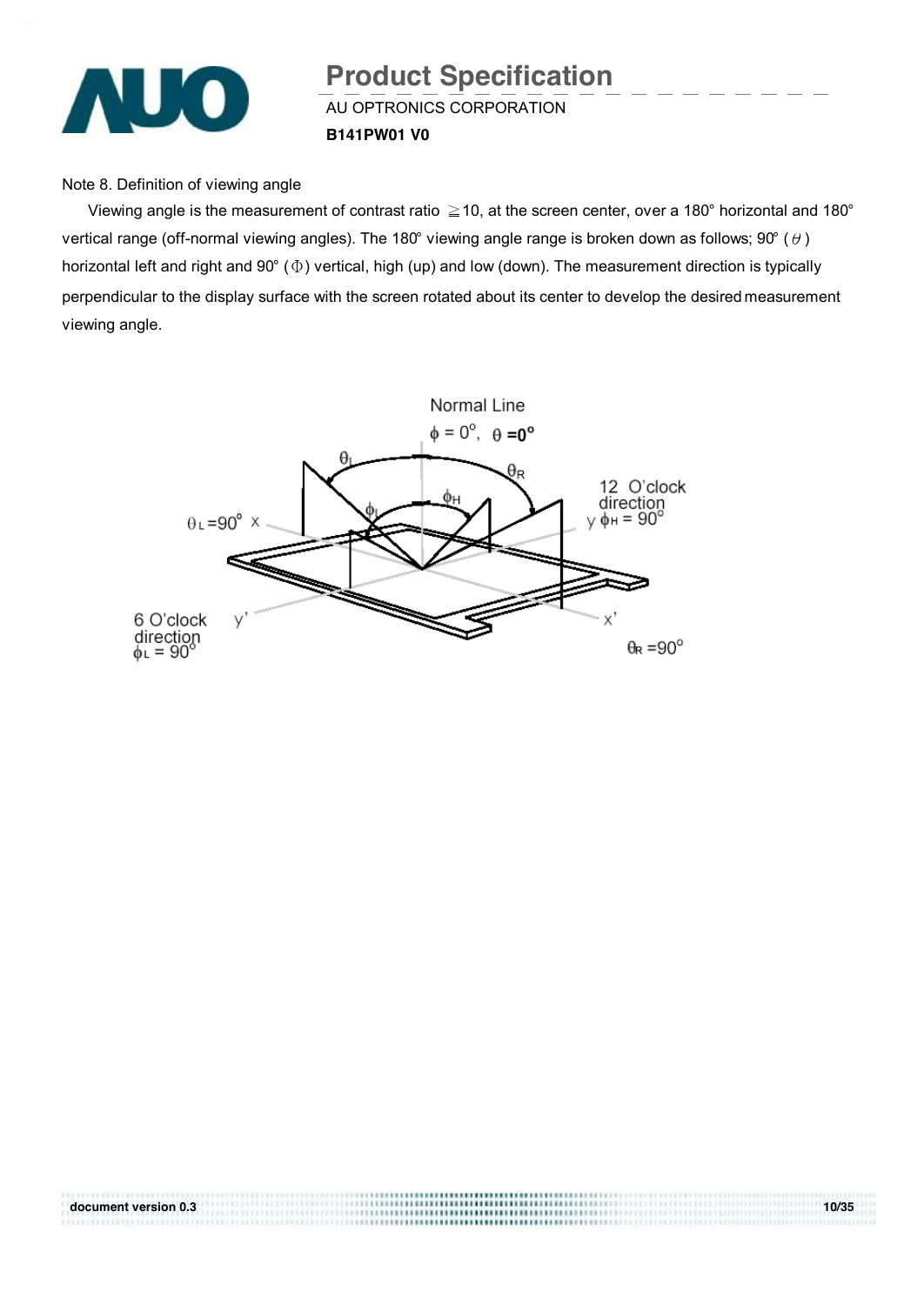

AU OPTRONICS CORPORATION

**B141PW01 V0**

## **3. Functional Block Diagram**

The following diagram shows the functional block of the 14.1 inches wide Color TFT/LCD Module:

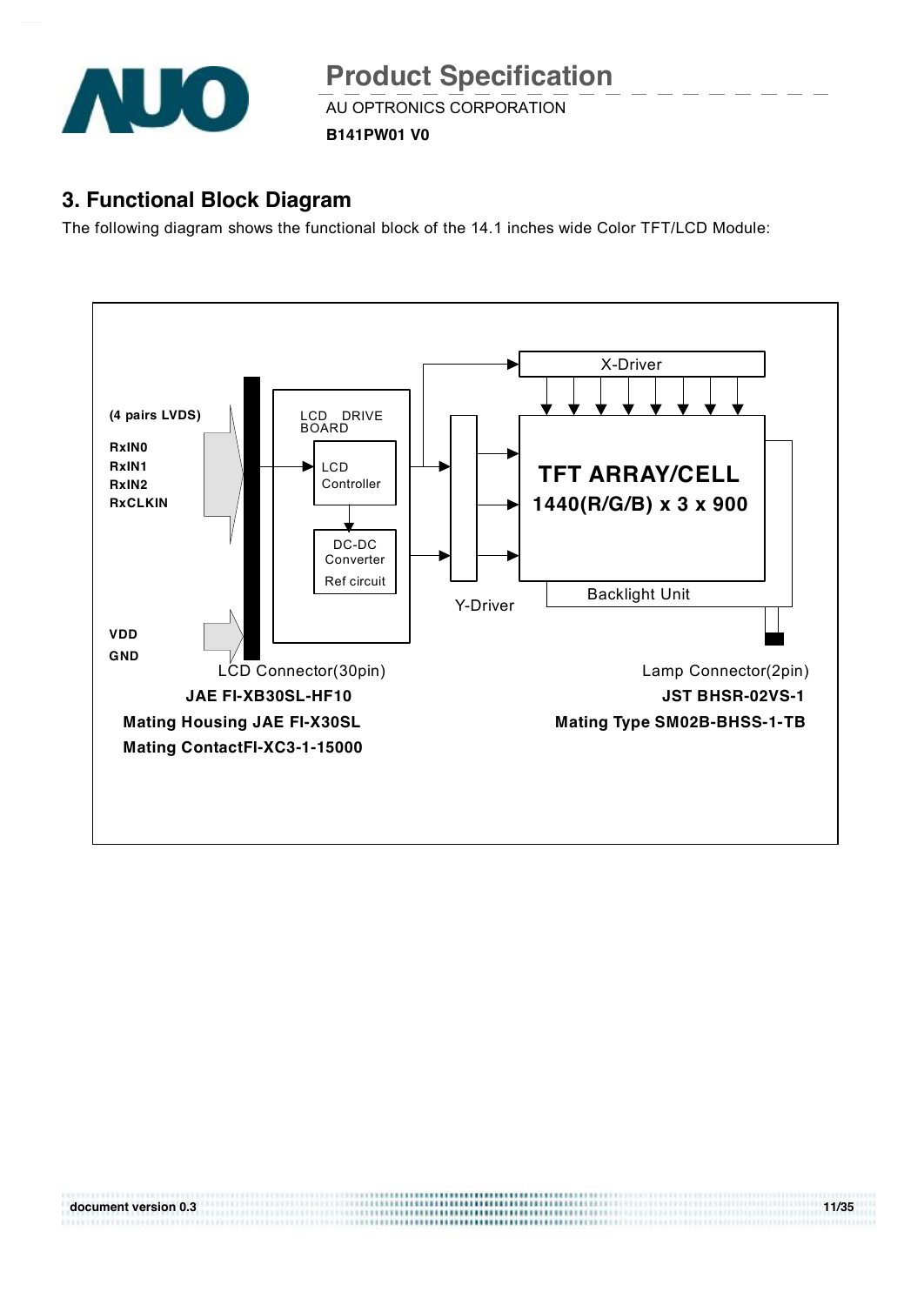

AU OPTRONICS CORPORATION

#### **B141PW01 V0**

### **4. Absolute Maximum Ratings**

Absolute maximum ratings of the module is as following:

### **4.1 Absolute Ratings of TFT LCD Module**

| Item            | Svmbol | Min  | Max  | Unit   | <b>Conditions</b>   |
|-----------------|--------|------|------|--------|---------------------|
| Logic/LCD Drive | √in    | -0.3 | +4.ບ | [Volt] | Note 1 <sup>o</sup> |

### **4.2 Absolute Ratings of Backlight Unit**

| ltem                | Svmbol      | Min       | Max | Unit     | <b>Conditions</b> |
|---------------------|-------------|-----------|-----|----------|-------------------|
| <b>CCFL Current</b> | <b>CCFL</b> | っに<br>ر.ء |     | lmA1 rms | Note $1,2$        |

### **4.3 Absolute Ratings of Environment**

| <b>Item</b>                  | Symbol     | Min | Max   | Unit                                     | <b>Conditions</b> |
|------------------------------|------------|-----|-------|------------------------------------------|-------------------|
| <b>Operating Temperature</b> | TOP        |     | $+50$ | [°C]                                     | Note 3            |
| <b>Operation Humidity</b>    | <b>HOP</b> | 5   | 95    | [%RH]                                    | Note 3            |
| Storage Temperature          | TST        | -20 | +60   | $\mathop{\rm l\mskip -\,}^\circ {\rm C}$ | Note 3            |
| <b>Storage Humidity</b>      | HST        | 5   | 95    | [%RH]                                    | Note 3            |

Note 1: At Ta (25℃ )

Note 2: Permanent damage to the device may occur if exceed maximum values

Note 3: For quality performance, please refer to AUO IIS(Incoming Inspection Standard).



**document version 0.3 12/35**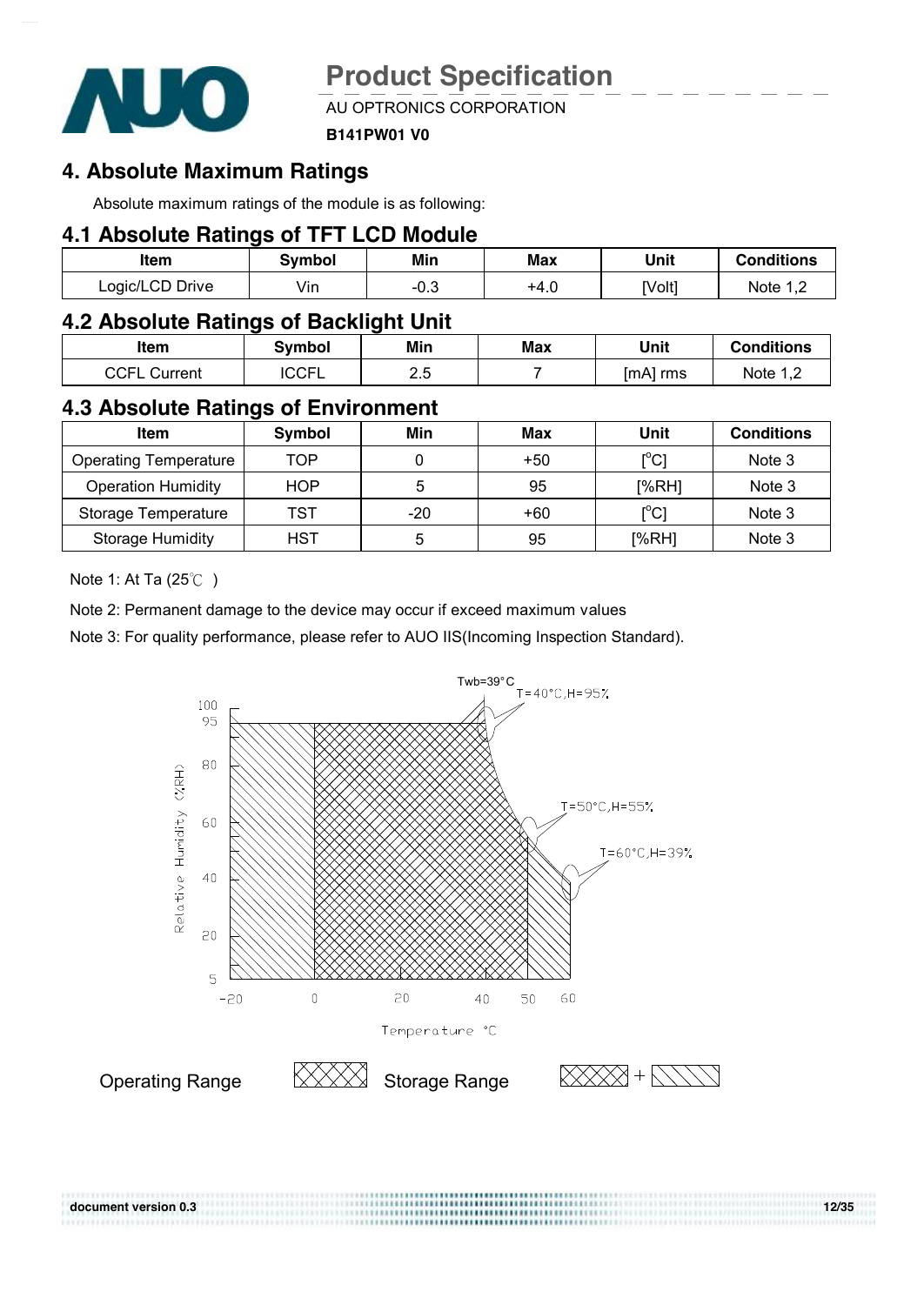

AU OPTRONICS CORPORATION



# **5. Electrical characteristics**

### **5.1 TFT LCD Module**

**AUO** 

### **5.1.1 Power Specification**

Input power specifications are as follows;

| <b>Symble</b> | <b>Parameter</b>      | Min | <b>Typ</b> | <b>Max</b> | <b>Units</b> | <b>Note</b> |
|---------------|-----------------------|-----|------------|------------|--------------|-------------|
| <b>VDD</b>    | Logic/LCD Drive       | 3.0 | 3.3        | 3.6        | [Volt]       |             |
|               | Voltage               |     |            |            |              |             |
| <b>PDD</b>    | <b>VDD Power</b>      |     | 1.6        |            | [Watt]       | Note 1      |
| <b>IDD</b>    | <b>IDD Current</b>    |     | TBD        | TBD        | [MA]         | Note 1      |
| <b>IRush</b>  | <b>Inrush Current</b> |     |            | <b>TBD</b> | [MA]         | Note 2      |
| <b>VDDrp</b>  | Allowable             |     |            | 100        | [mV]         |             |
|               | Logic/LCD Drive       |     |            |            | $p-p$        |             |
|               | <b>Ripple Voltage</b> |     |            |            |              |             |

Note 1 : Maximum Measurement Condition : Black Patterm

Note 2: Measure Condition







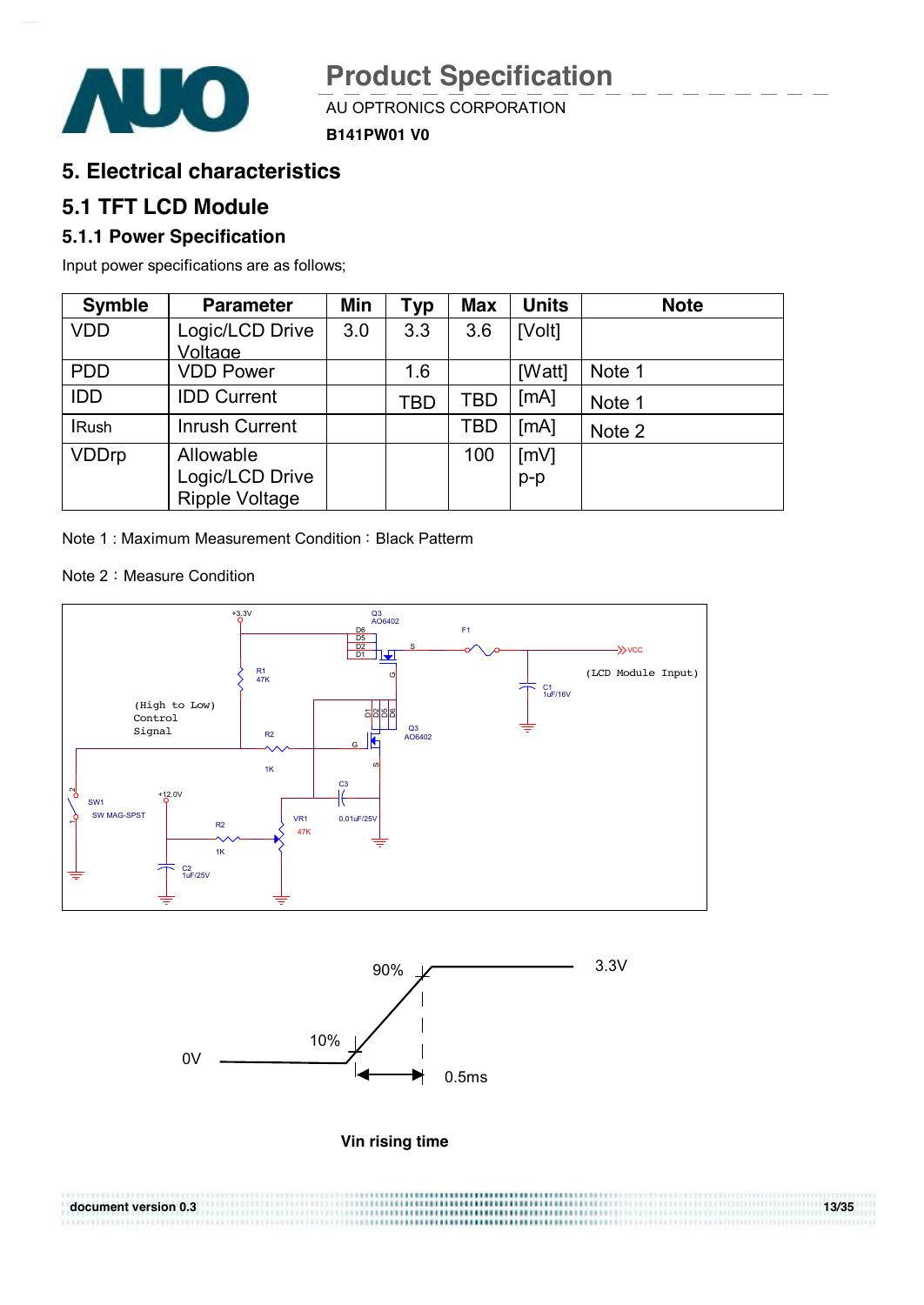

AU OPTRONICS CORPORATION

**B141PW01 V0**

### **5.1.2 Signal Electrical Characteristics**

Input signals shall be low or High-impedance state when VDD is off. It is recommended to refer the specifications of SN75LVDS86DGG (Texas Instruments)in detail.

Signal electrical characteristics are as follows;

| <b>Parameter</b> | <b>Condition</b>                                 | Min    | <b>Max</b> | Unit               |
|------------------|--------------------------------------------------|--------|------------|--------------------|
| Vth              | Differential Input High<br>Threshold (Vcm=+1.2V) |        | 100        | $\lceil mV \rceil$ |
| Vtl              | Differential Input Low<br>Threshold (Vcm=+1.2V)  | $-100$ |            | $\lceil mV \rceil$ |
| Vcm              | Differential Input<br><b>Common Mode Voltage</b> | 1.125  | 1.375      | [V]                |

\*\*\*\*\*\*\*\*\*\*\*\*\*\*\*\*\*\*\*\*\*\*\*\*

Note: LVDS Differential Voltage

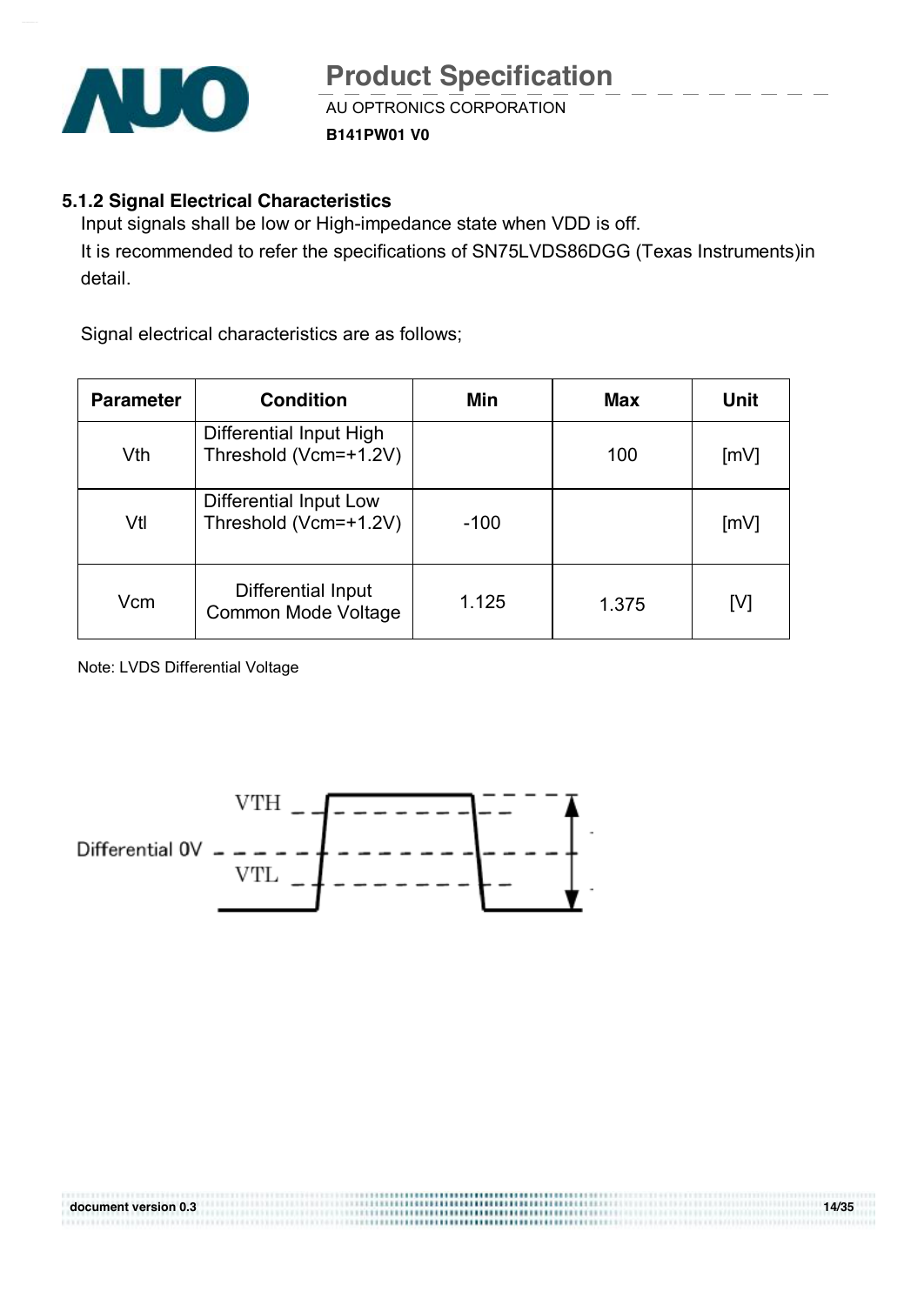

AU OPTRONICS CORPORATION

**B141PW01 V0**

## **5.2 Backlight Unit**

Parameter guideline for CCFL Inverter

| <b>Parameter</b>                                 | Min | Typ  | <b>Max</b> | <b>Units</b>         | <b>Condition</b>                        |
|--------------------------------------------------|-----|------|------------|----------------------|-----------------------------------------|
| <b>White Luminance</b>                           |     |      |            |                      |                                         |
| 5 points average                                 | 190 | 220  |            | [cd/m <sup>2</sup> ] | $(Ta=25^\circ \textcircled{C})$         |
| <b>CCFL current(IccFL)</b>                       | 2.5 | 6.0  | 7          | $[mA]$ rms           | $(Ta=25^{\circ}C)$                      |
|                                                  |     |      |            |                      | Note 2                                  |
| <b>CCFL Frequency(FccFL)</b>                     | 50  | 60   | 65         | [KHz]                | $(Ta=25^{\circ}C)$<br>Note $3,4$        |
| <b>CCFL Ignition Voltage(Vs)</b>                 |     | 1000 | 1200       | [Volt] rms           | $(Ta=0^{\circ}\text{C})$<br>Note 5      |
| <b>CCFL Voltage (Reference)</b><br>$(Vc$ CFL $)$ |     | 650  |            | [Volt] rms           | $(Ta=25^{\circ}C)$<br>Note 6            |
| <b>CCFL Power consumption</b><br>(PccFL)         |     | 4.2  |            | [Watt]               | $(Ta=25^{\circ}C)$<br>Note <sub>6</sub> |

Note 1: Typ are AUO recommended Design Points.

\*1 All of characteristics listed are measured under the condition using the AUO Test inverter.

\*2 In case of using an inverter other than listed, it is recommended to check the inverter carefully.

Sometimes, interfering noise stripes appear on the screen, and substandard luminance or flicker at low power may happen.

\*3 In designing an inverter, it is suggested to check safety circuit very carefully. Impedance of CCFL, for instance, becomes more than 1 [M ohm] when CFL is damaged.

\*4 Generally, CCFL has some amount of delay time after applying kick-off voltage. It is recommended to keep on applying kick-off voltage for 1 [Sec] until discharge.

\*5 CCFL discharge frequency must be carefully chosen so as not to produce interfering noise stripes on the screen.

\*6 Reducing CCFL current increases CCFL discharge voltage and generally increases CCFL discharge frequency. So all the parameters of an inverter should be carefully designed so as not to produce too much leakage current from high-voltage output of the inverter.

Note 2: It should be employed the inverter which has "Duty Dimming", if ICCFL is less than 4mA.

Note 3: CCFL discharge frequency should be carefully determined to avoid interference between inverter and TFT LCD.

Note 4: The frequency range will not affect to lamp life and reliability characteristics.

Note 5: CCFL inverter should be able to give out a power that has a generating capacity of over 1,430 voltage. Lamp units need 1,400 voltage minimum for ignition.

| document version 0.3 | ,,,,,,,,,,,,,,,,,,,,,,,,,,,,,,,,,,,<br><b></b> | 15/35 |
|----------------------|------------------------------------------------|-------|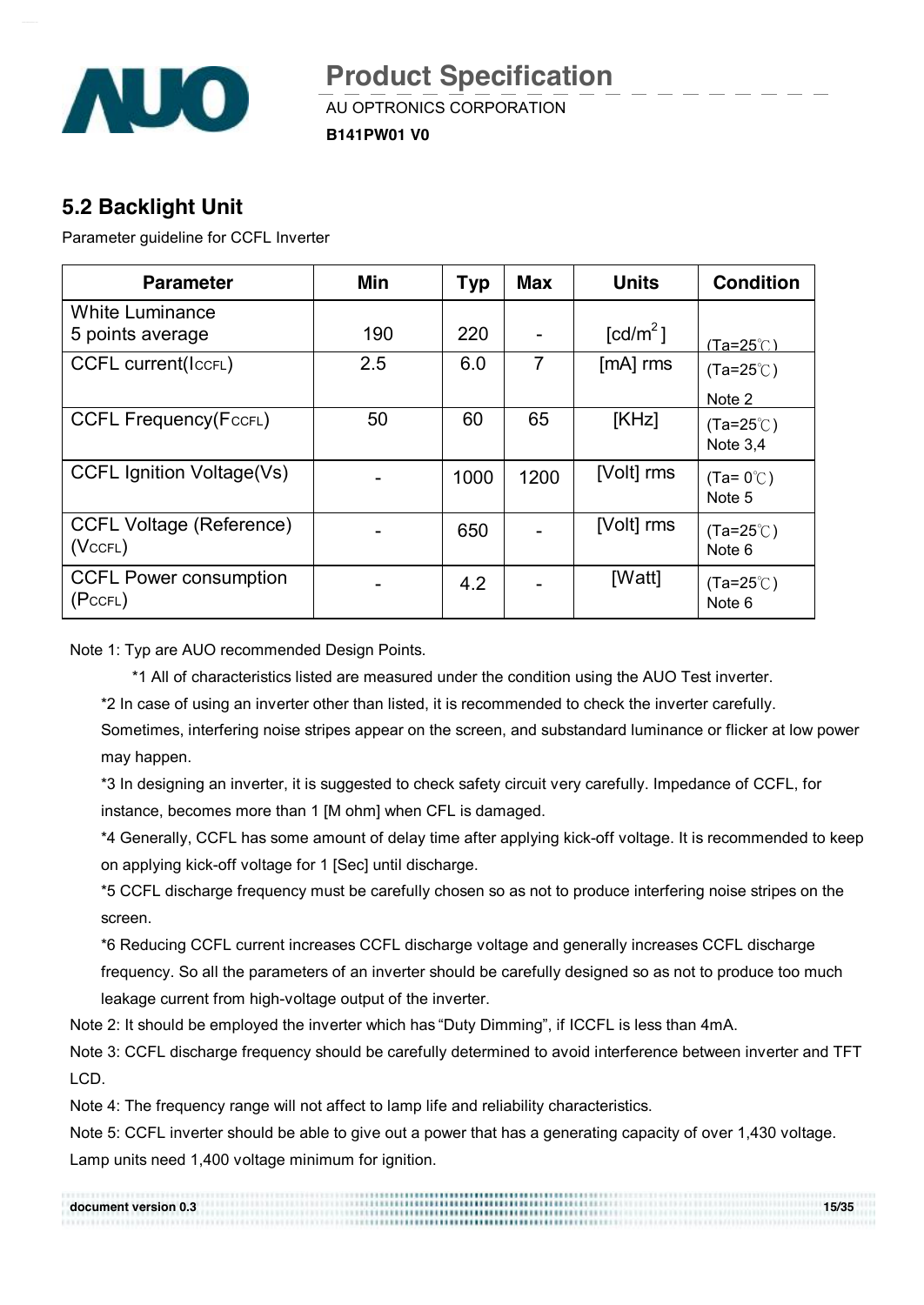

#### AU OPTRONICS CORPORATION

#### **B141PW01 V0**

Note 6: Calculator value for reference (ICCFL×VCCFL=PCCFL)

Note 7: Requirements for a system inverter design, which is intended to have a better display performance, a

better power efficiency and a more reliable lamp, are following.

It shall help increase the lamp lifetime and reduce leakage current.

a. The asymmetry rate of the inverter waveform should be less than 10%.

b. The distortion rate of the waveform should bewithin  $\sqrt{2}$  ±10%.

\* Inverter output waveform had better be more similar to ideal sine wave.



\* Asymmetry rate:  $|||_{p} - |||_{-p} ||/||_{rms} * 100\%$ \* Distortion rate  $\mathsf{I}_{\mathsf{p}}$  (or  $\mathsf{I}_{\mathsf{-p}}$ ) /  $\mathsf{I}_{\mathsf{rms}}$ 

**document version 0.3 16/35**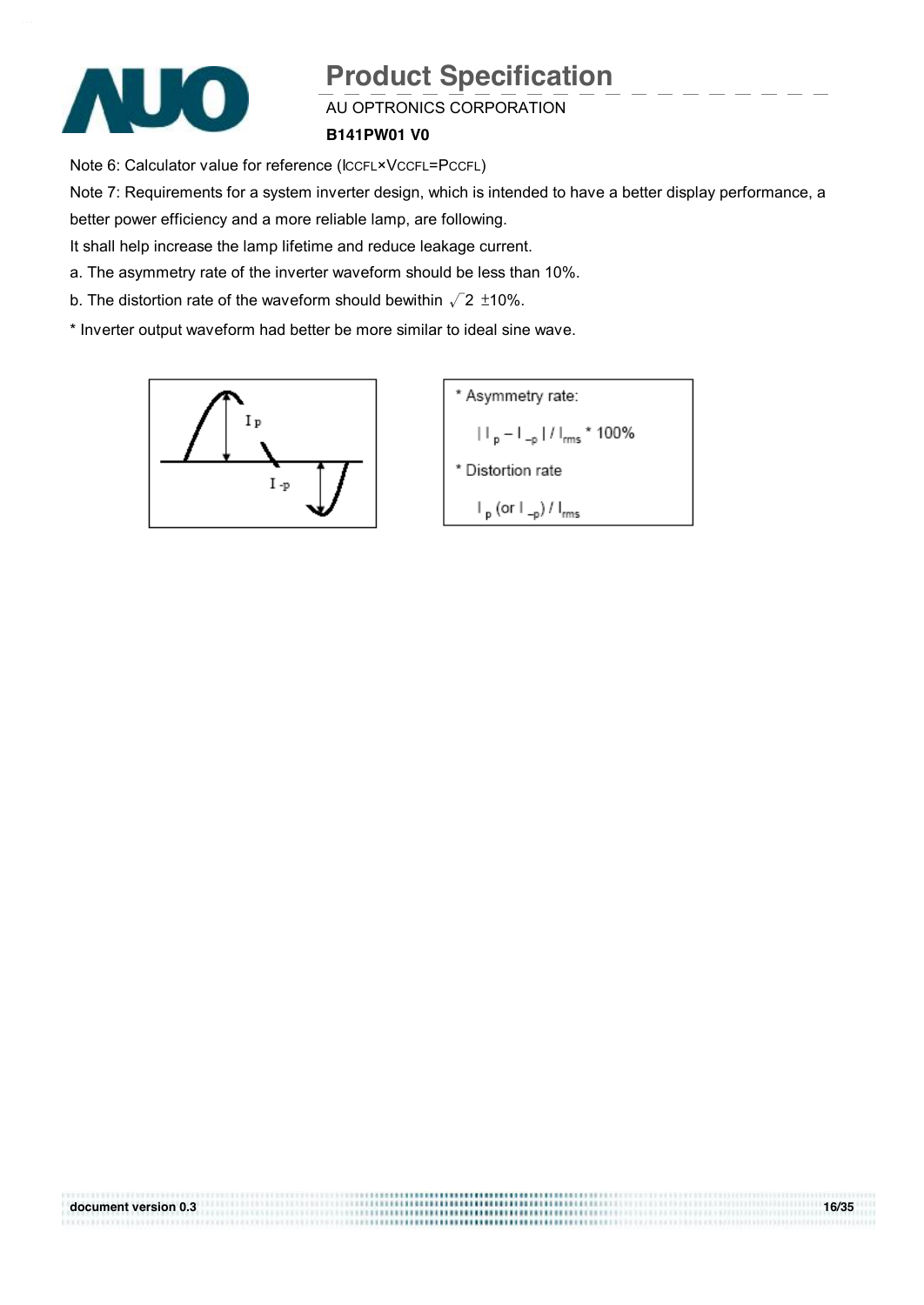

AU OPTRONICS CORPORATION

**B141PW01 V0**

# **6. Signal Characteristic**

# **6.1 Pixel Format Image**

Following figure shows the relationship of the input signals and LCD pixel format.



**TERRITORY**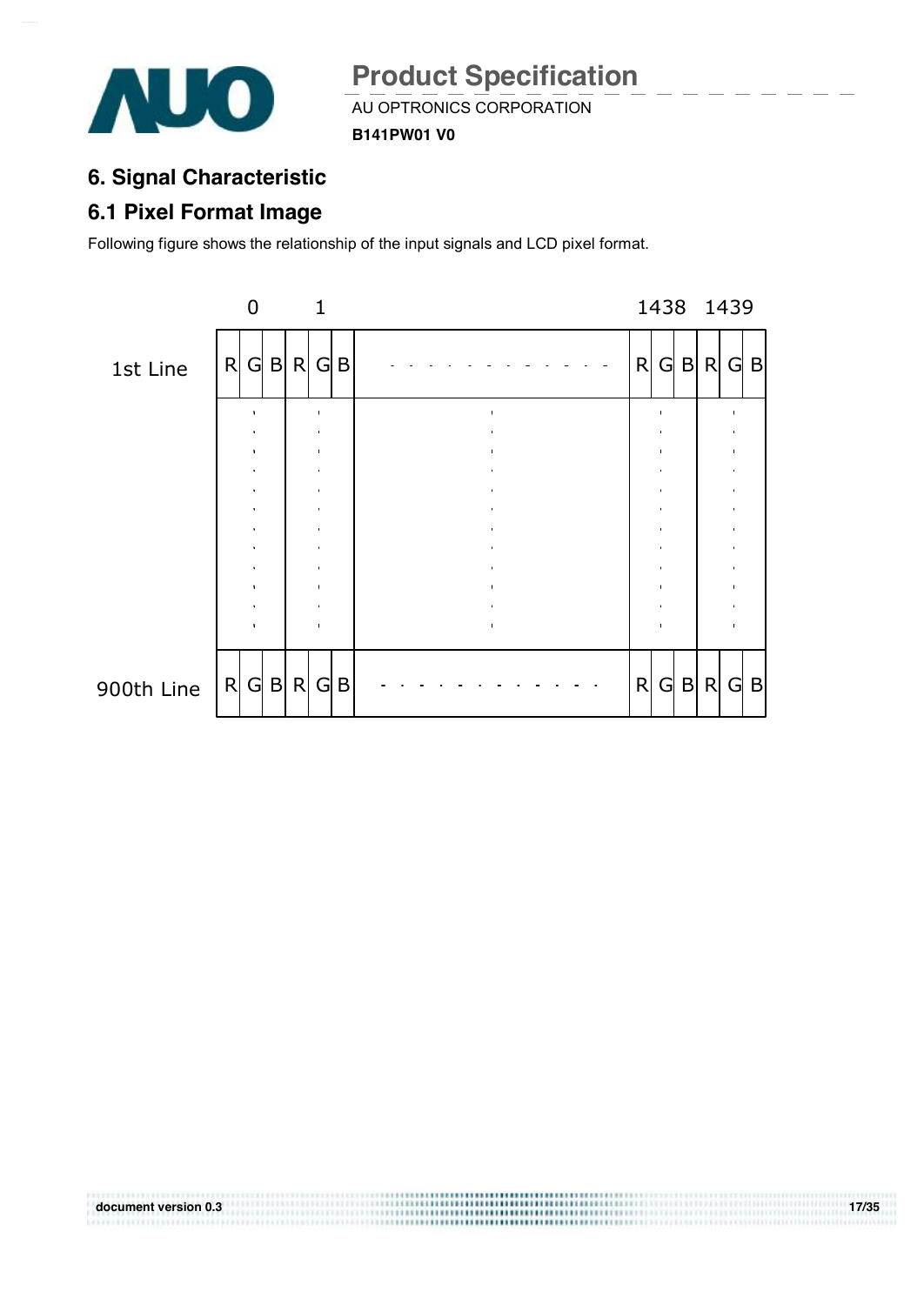

*BAKBARAKERARAKERAKER* 

# **Product Specification**

 $A = 2$   $A = 1$   $A = 3$   $A = 1$   $A = 1$   $A = 1$   $A = 1$   $A = 1$   $A = 1$   $A = 1$   $A = 1$   $A = 1$   $A = 1$ 

**B141PW01 V0**

### **6.2 The input data format**



| <b>Signal Name</b> | <b>Description</b>     |                                               |
|--------------------|------------------------|-----------------------------------------------|
| R <sub>5</sub>     | Red Data 5 (MSB)       | Red-pixel Data                                |
| R <sub>4</sub>     | Red Data 4             | Each red pixel's brightness data consists of  |
| R <sub>3</sub>     | Red Data 3             | these 6 bits pixel data.                      |
| R <sub>2</sub>     | Red Data 2             |                                               |
| R <sub>1</sub>     | Red Data 1             |                                               |
| R <sub>0</sub>     | Red Data 0 (LSB)       |                                               |
|                    | Red-pixel Data         |                                               |
| G <sub>5</sub>     | Green Data 5 (MSB)     | Green-pixel Data                              |
| G4                 | Green Data 4           | Each green pixel's brightness data consists   |
| G <sub>3</sub>     | Green Data 3           | of these 6 bits pixel data.                   |
| G <sub>2</sub>     | Green Data 2           |                                               |
| G <sub>1</sub>     | Green Data 1           |                                               |
| G <sub>0</sub>     | Green Data 0 (LSB)     |                                               |
|                    | Green-pixel Data       |                                               |
| <b>B5</b>          | Blue Data 5 (MSB)      | <b>Blue-pixel Data</b>                        |
| <b>B4</b>          | Blue Data 4            | Each blue pixel's brightness data consists of |
| B <sub>3</sub>     | <b>Blue Data 3</b>     | these 6 bits pixel data.                      |
| <b>B2</b>          | <b>Blue Data 2</b>     |                                               |
| <b>B1</b>          | <b>Blue Data 1</b>     |                                               |
| B <sub>0</sub>     | Blue Data 0 (LSB)      |                                               |
|                    | <b>Blue-pixel Data</b> |                                               |
| <b>RxCLKIN</b>     | Data Clock             | The typical frequency is 68.9 MHZ The         |
|                    |                        | signal is used to strobe the pixel data and   |
|                    |                        | DE signals. All pixel data shall be valid at  |
|                    |                        | the falling edge when the DE signal is high.  |
| <b>DE</b>          | <b>Display Timing</b>  | This signal is strobed at the falling edge of |
|                    |                        | RxCLKIN. When the signal is high, the pixel   |
|                    |                        | data shall be valid to be displayed.          |
| <b>VS</b>          | <b>Vertical Sync</b>   | The signal is synchronized to RxCLKIN.        |
| <b>HS</b>          | <b>Horizontal Sync</b> | The signal is synchronized to RxCLKIN.        |

Note: Output signals from any system shall be low or High-impedance state when VDD is off.

**document version 0.3 18/35**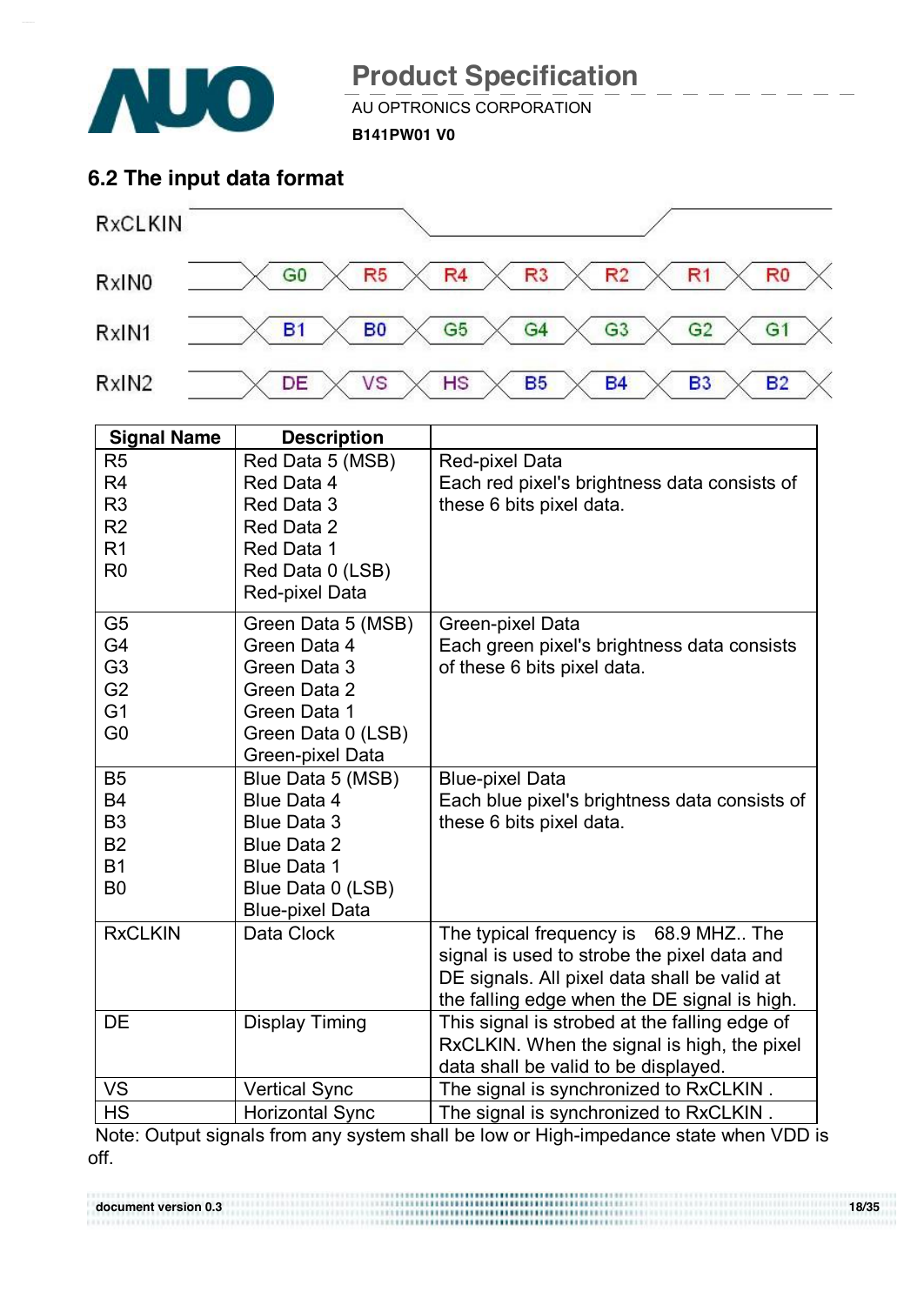

 $A = 2 = 1$  and  $B = 2$  and  $C = 1$ 

**B141PW01 V0**

# **6.3 Signal Description/Pin Assignment**

LVDS is a differential signal technology for LCD interface and high speed data transfer device.

| Pin no | Symbol               | <b>Function</b>                       | Etc. |
|--------|----------------------|---------------------------------------|------|
| 1      | GND                  | Ground                                |      |
| 2      | VDD                  | Power supply , 3.3 V (typical)        |      |
| 3      | VDD                  | Power supply , 3.3 V (typical)        |      |
| 4      | VEDID                | DDC 3.3V power                        |      |
| 5      | NC                   | No Connection (Reserved for AUO) test |      |
| 6      | <b>CLKEDID</b>       | DDC Clock                             |      |
| 7      | Data <sub>EDID</sub> | DDC data                              |      |
| 8      | Odd RxIN0-           | -LVDS differential data input         |      |
| 9      | Odd RxIN0+           | +LVDS differential data input         |      |
| 10     | GND                  | Ground                                |      |
| 11     | Odd RxIN1-           | -LVDS differential data input         |      |
| 12     | Odd RxIN1+           | +LVDS differential data input         |      |
| 13     | GND                  | Ground                                |      |
| 14     | Odd RxIN2-           | -LVDS differential data input         |      |
| 15     | Odd RxIN2+           | +LVDS differential data input         |      |
| 16     | GND                  | Ground                                |      |
| 17     | Odd RxCLKIN-         | -LVDS differential clock input        |      |
| 18     | Odd RxCLKIN+         | +LVDS differential clock input        |      |
| 19     | GND                  | Ground                                |      |
| 20     | Even_RxIN0-          | -LVDS differential data input         |      |
| 21     | Even RxIN0+          | +LVDS differential data input         |      |
| 22     | GND                  | Ground                                |      |
| 23     | Even RxIN1-          | -LVDS differential data input         |      |
| 24     | Even_RxIN1+          | +LVDS differential data input         |      |
| 25     | GND                  | Ground                                |      |
| 26     | Even RxIN2-          | -LVDS differential data input         |      |
| 27     | Even RxIN2+          | +LVDS differential data input         |      |
| 28     | GND                  | Ground                                |      |
| 29     | Even RxCLKIN-        | -LVDS differential clock input        |      |
| 30     | Even RxCLKIN+        | +LVDS differential clock input        |      |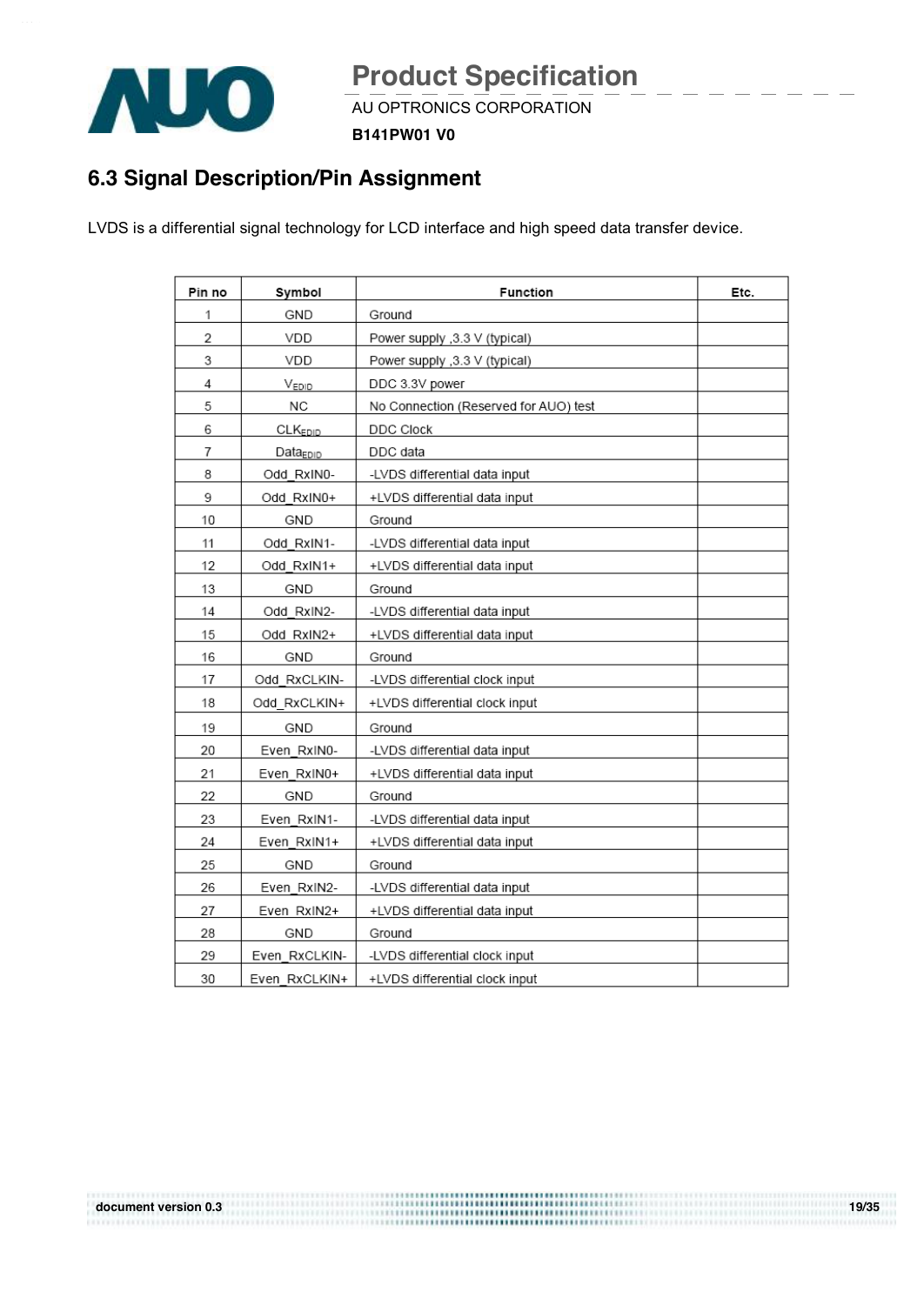

AU OPTRONICS CORPORATION

**B141PW01 V0**

Note1: Start from right side



Note2: Input signals shall be low or High-impedance state when VDD is off. internal circuit of LVDS inputs are as following.

The module uses a 100ohm resistor between positive and negative data lines of each receiver input

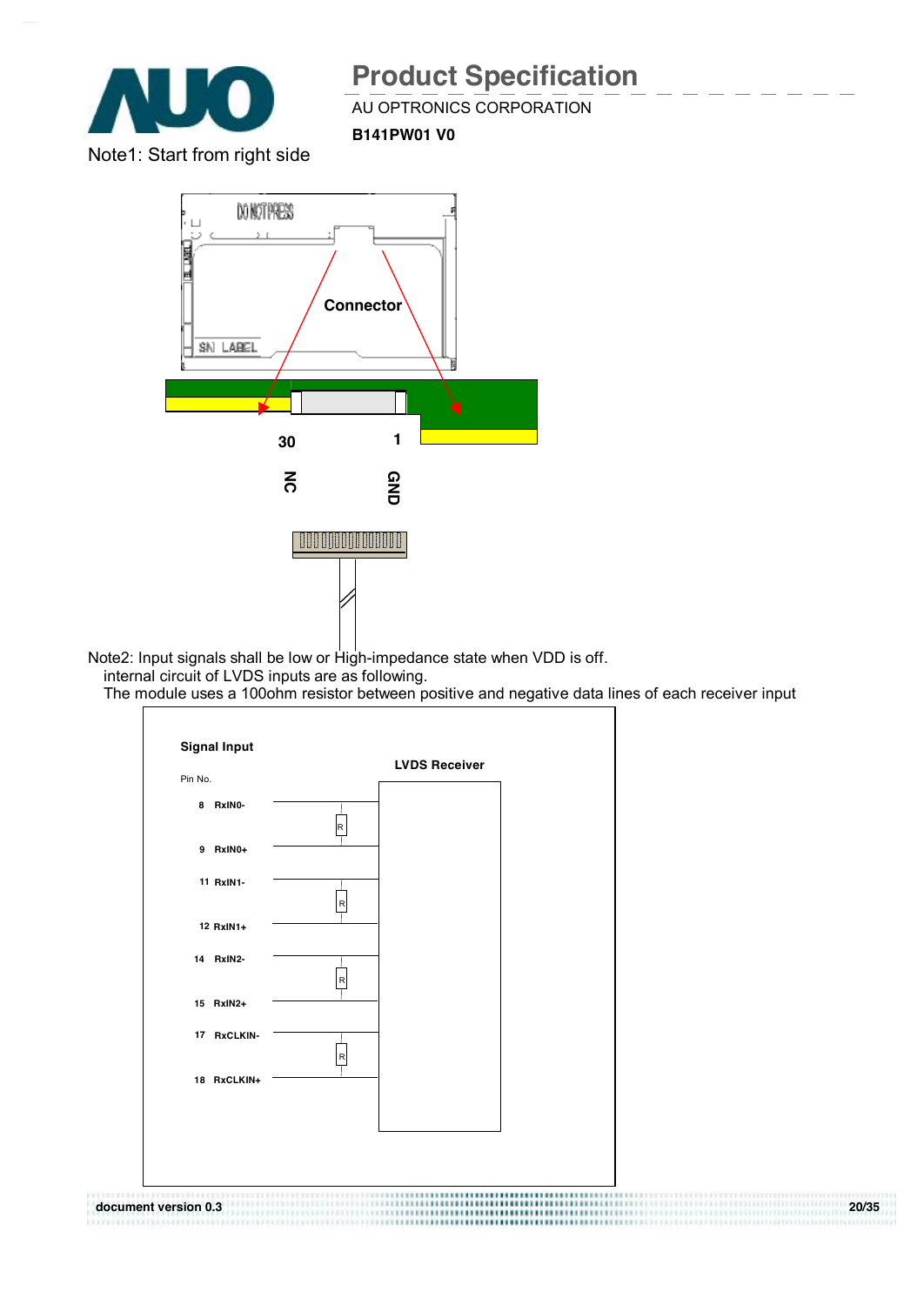

AU OPTRONICS CORPORATION

**B141PW01 V0**

### **6.4 Interface Timing**

#### **6.4.1 Timing Characteristics**

Basically, interface timings should match the 1440x900 /60Hz manufacturing guide line timing.

|                   | <b>Parameter</b> | Symbol                      | Min.                     | Typ. | Max.                         | Unit                 |
|-------------------|------------------|-----------------------------|--------------------------|------|------------------------------|----------------------|
| <b>Frame Rate</b> |                  |                             | 50                       | 60   |                              | Hz                   |
|                   | Clock frequency  | $1/\text{T}_{\text{Clock}}$ | $\overline{\phantom{a}}$ | 48.2 | $\qquad \qquad \blacksquare$ | MHz                  |
|                   | Period           | $T_{\rm V}$                 | 904                      | 912  | 2048                         |                      |
| Vertical          | Active           | $T_{VD}$                    | 900                      | 900  | 900                          | $T_{Line}$           |
| Section           | <b>Blanking</b>  | $\mathsf{T}_{\mathsf{VB}}$  | 4                        | 12   |                              |                      |
|                   | Period           | Tн                          | 760                      | 880  | 1024                         |                      |
| Horizontal        | Active           | Т <sub>нр</sub>             | $720 -$                  | 720  | 720                          | $T_{\mathsf{Clock}}$ |
| Section           | <b>Blanking</b>  | Т <sub>нв</sub>             | 40                       | 160  |                              |                      |

Note : DE mode only

### **6.4.2 Timing diagram**

#### **Input Timing Definition**

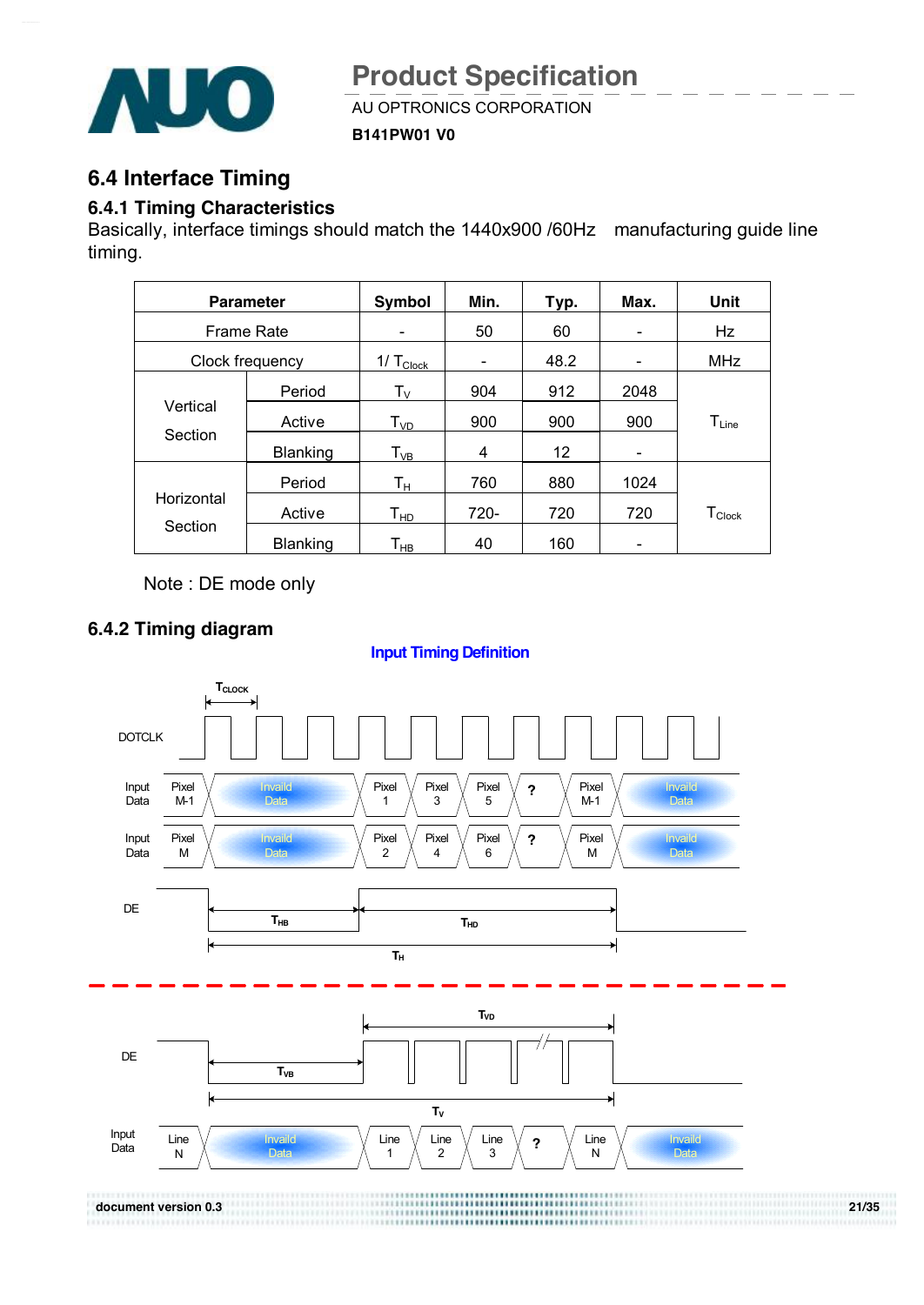

AU OPTRONICS CORPORATION

**B141PW01 V0**

#### **6.5 Power ON/OFF Sequence**

VDD power and lamp on/off sequence is as follows. Interface signals are also shown in the chart. Signals from any system shall be Hi-Z state or low level when VDD is off.



#### **Power Sequence Timing**

|                  |      | Value |      |              |
|------------------|------|-------|------|--------------|
| <b>Parameter</b> | Min. | Typ.  | Max. | <b>Units</b> |
| T <sub>1</sub>   | 0.5  |       | 10   | (ms)         |
| T <sub>2</sub>   | 0    |       | 50   | (ms)         |
| T <sub>3</sub>   | 0    |       | 50   | (ms)         |
| T <sub>4</sub>   | 200  |       |      | (ms)         |
| T <sub>5</sub>   | 200  |       |      | (ms)         |
| T <sub>6</sub>   | 0    |       |      | (ms)         |
| T7               | ∩    |       | 10   | (ms)         |

**TERRITORY**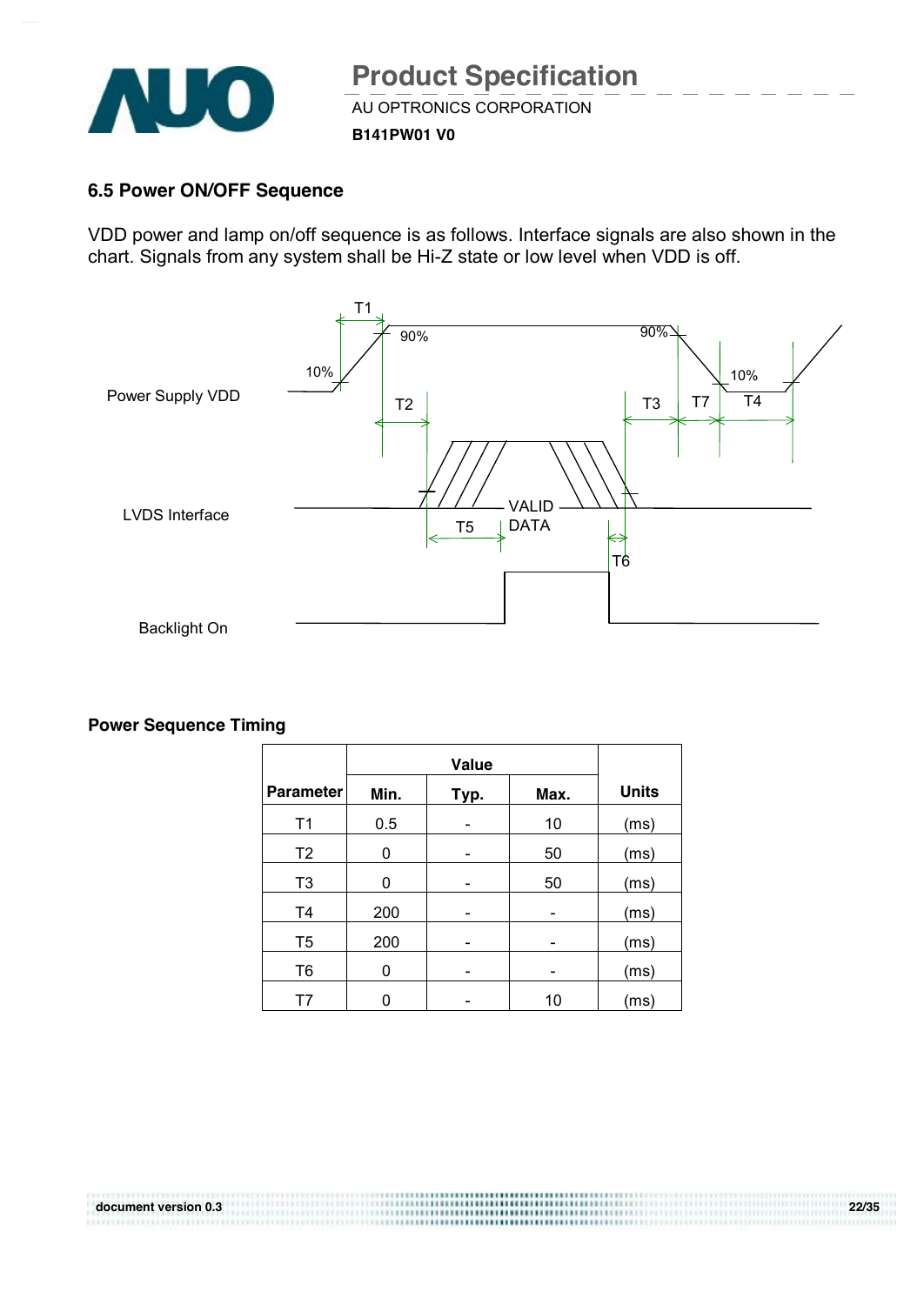

AU OPTRONICS CORPORATION

**B141PW01 V0**

# **7. Connector Description**

Physical interface is described as for the connector on module.

These connectors are capable of accommodating the following signals and will be following components.

# **7.1 TFT LCD Module**

| <b>Connector Name / Designation</b> | <b>For Signal Connector</b>  |
|-------------------------------------|------------------------------|
| Manufacturer                        | JAE or compatible            |
| Type / Part Number                  | FI-XB30SL-HF10 or compatible |
| <b>Mating Housing/Part Number</b>   | FI-X30H or compatible        |

### **7.2 Backlight Unit**

Physical interface is described as for the connector on module.

These connectors are capable of accommodating the following signals and will be following components.

| <b>Connector Name / Designation</b> | <b>For Lamp Connector</b> |
|-------------------------------------|---------------------------|
| Manufacturer                        | <b>JST</b>                |
| Type / Part Number                  | <b>BHSR-02VS-1</b>        |
| Mating Type / Part Number           | SM02B-BHSS-1-TB           |

**document version 0.3 23/35** 

### **7.3 Signal for Lamp connector**

| Pin # | Cable color | <b>Signal Name</b> |
|-------|-------------|--------------------|
|       | Red         | Lamp High Voltage  |
|       | White       | Lamp Low Voltage   |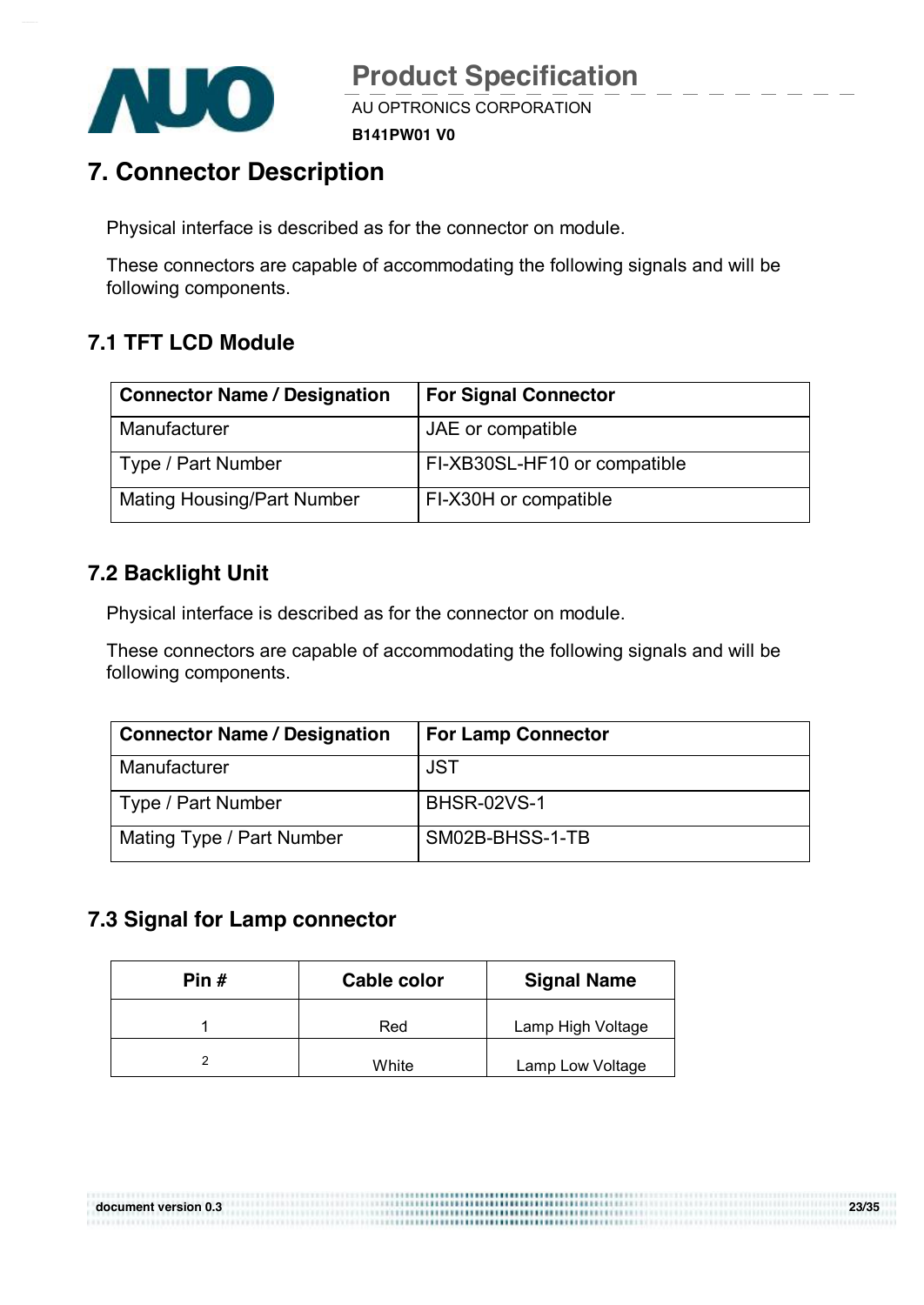

AU OPTRONICS CORPORATION

**B141PW01 V0**

# **8. Vibration and Shock Test**

# **8.1 Vibration Test**

#### **Test Spec:**

| Test method:  | Non-Operation                  |
|---------------|--------------------------------|
| Acceleration: | 2.16G                          |
| Frequency:    | 10 - 500Hz Random              |
| Sweep:        | 30 Minutes each Axis (X, Y, Z) |

# **8.2 Shock Test Spec:**

#### **Test Spec:**

| Test method:  | Non-Operation                  |
|---------------|--------------------------------|
| Acceleration: | 240 G, Half sine wave          |
| Active time:  | 2 ms                           |
| Pulse:        | X, Y, Z one time for each side |

| document version 0.3 |  |  |
|----------------------|--|--|
|                      |  |  |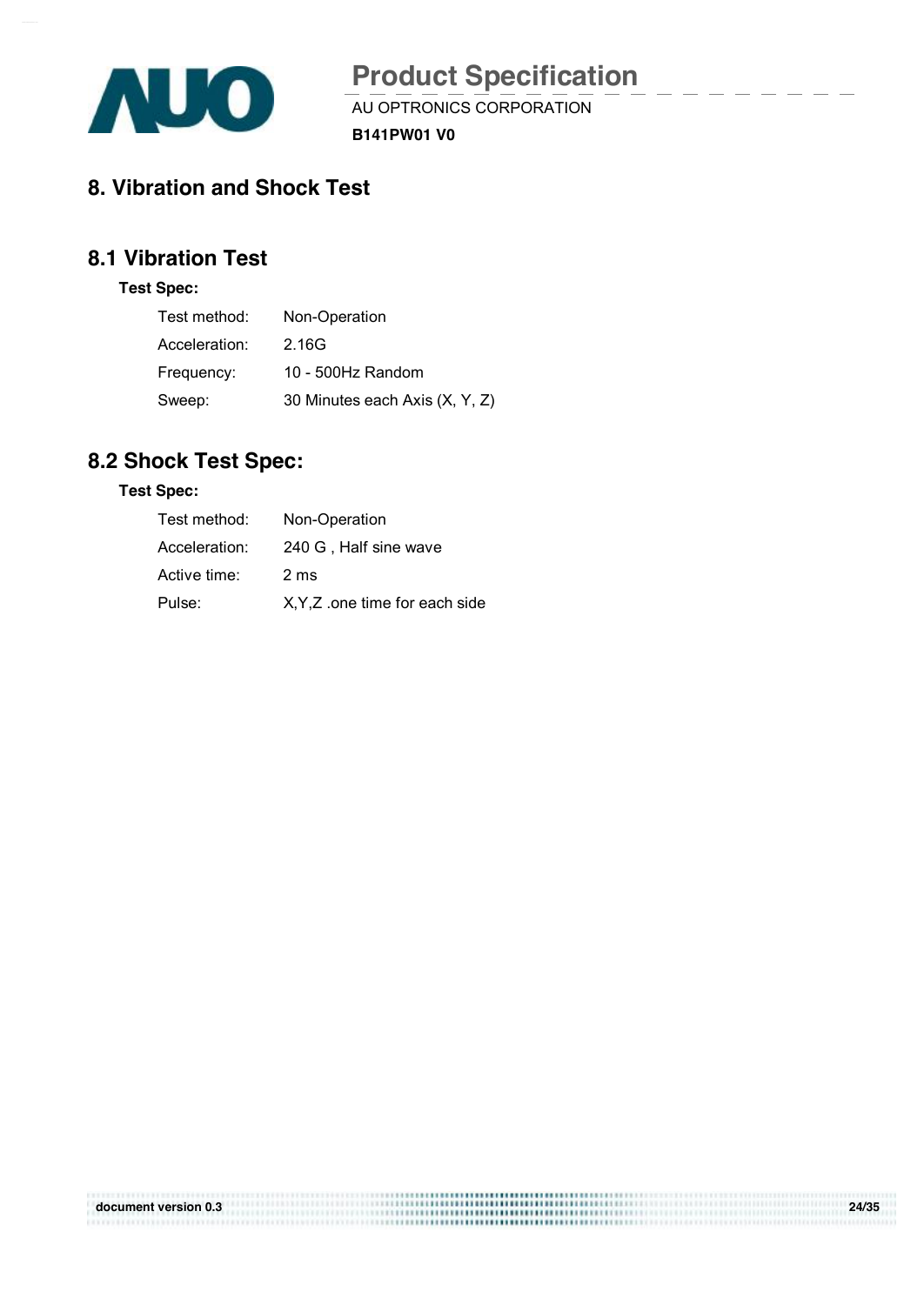

AU OPTRONICS CORPORATION

**B141PW01 V0**

# **9. Reliability**

| <b>Items</b>                             | <b>Required Condition</b>                                                                                     | <b>Note</b> |
|------------------------------------------|---------------------------------------------------------------------------------------------------------------|-------------|
| Temperature<br><b>Humidity Bias</b>      | 40℃/90%,300Hr                                                                                                 |             |
| <b>High Temperature</b><br>Operation     | 60℃/Dry,300Hr                                                                                                 |             |
| Low Temperature<br>Operation             | $0^\circ\text{C}$ , 300Hr                                                                                     |             |
| On/Off Test                              | 25℃, ON/30 sec. OFF/30sec., 10,000 cycles)                                                                    |             |
| <b>Hot Storage</b>                       | 60℃/35% RH ,250 hours                                                                                         |             |
| <b>Cold Storage</b>                      | -20℃/50% RH ,250 hours                                                                                        |             |
| <b>Thermal Shock Test</b>                | 20℃/30 min ,60℃/30 min 100cycles∈                                                                             |             |
| <b>Hot Start Test</b>                    | $50^{\circ}$ C/1 Hr min. power on/off per 5 minutes, 5 times                                                  |             |
| <b>Cold Start Test</b>                   | $0^{\circ}$ C/1 Hr min. power on/off per 5 minutes, 5 times                                                   |             |
| <b>Shock Test</b><br>(Non-Operating)     | 240G, 2ms, Half-sine wave                                                                                     |             |
| <b>Vibration Test</b><br>(Non-Operating) | Random vibration, 2.16 G zero-to-peak, 10 to 500 Hz, 30<br>mins in each of three mutually perpendicular axes. |             |
| <b>ESD</b>                               | Contact :<br>$±8$ KV/ operation<br>Air :<br>$±15$ KV / operation                                              | Note 1      |
| Room temperature<br>Test                 | $25^{\circ}$ C, 2000 hours, Operating with loop pattern                                                       |             |

 Note1: According to EN61000-4-2 , ESD class B: Some performance degradation allowed. No data lost . Self-recoverable. No hardware failures.

Note2: CCFL Life time: 10,000 hours minimum under normal module usage.

Note3: MTBF (Excluding the CCFL): 30,000 hours with a confidence level 90%

**TELLISTER**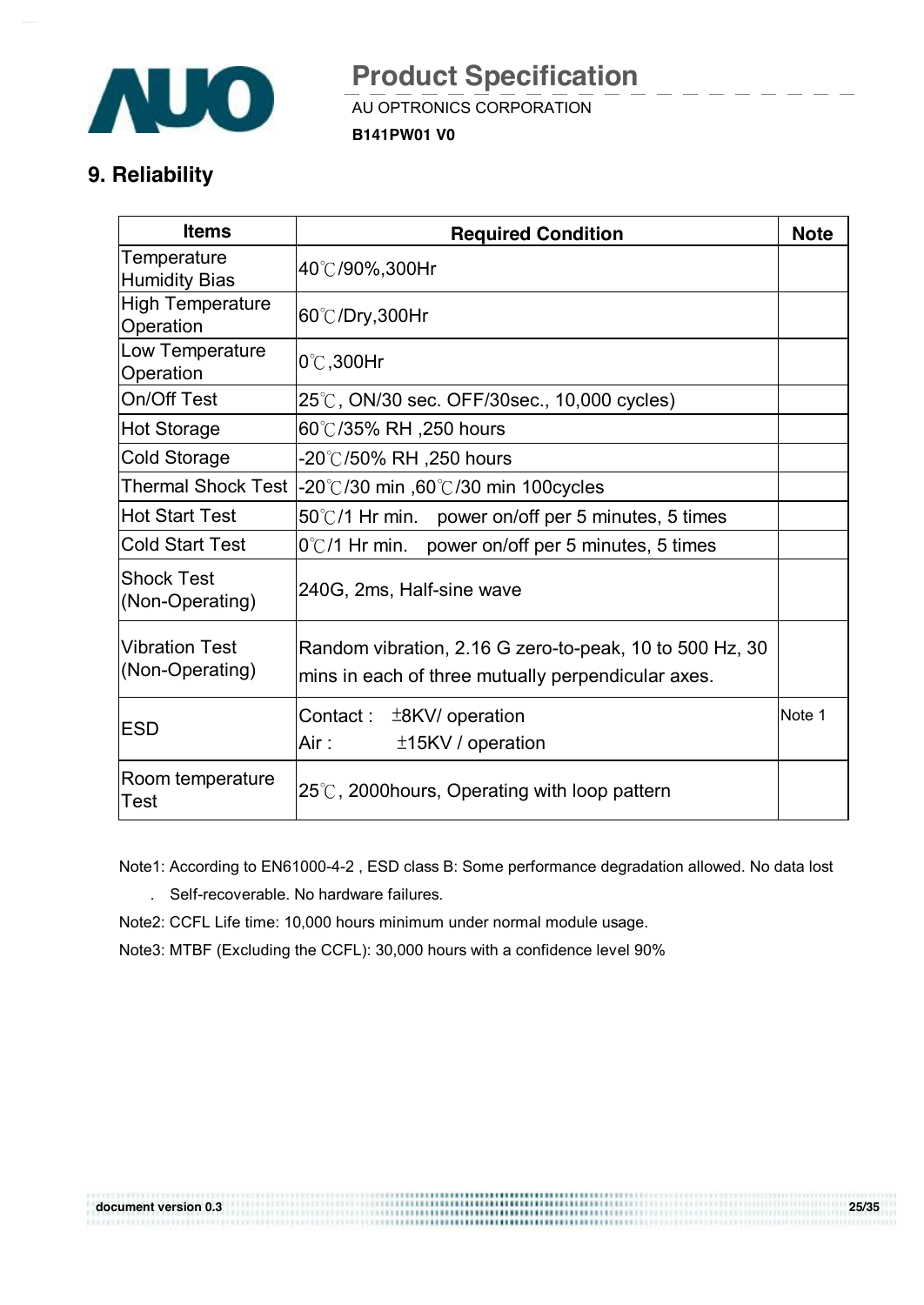

1111111111111111

# **Product Specification**

AU OPTRONICS CORPORATION

#### **B141PW01 V0 10. Mechanical Characteristics**

10.1 LCM Outline Dimension



**document version 0.3 26/35**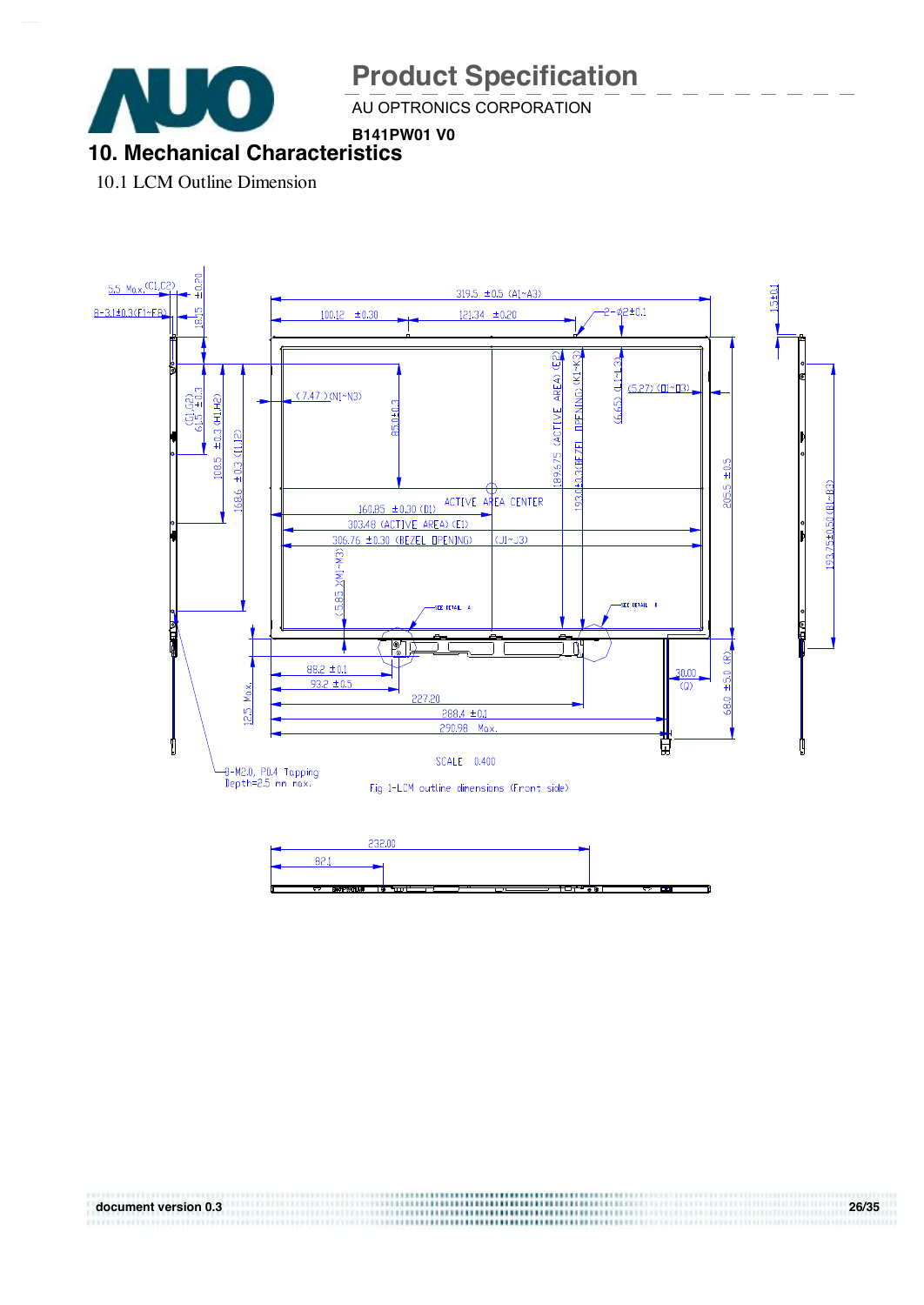

 $\overline{\phantom{a}}$   $\overline{\phantom{a}}$   $\overline{\phantom{a}}$   $\overline{\phantom{a}}$   $\overline{\phantom{a}}$   $\overline{\phantom{a}}$   $\overline{\phantom{a}}$   $\overline{\phantom{a}}$   $\overline{\phantom{a}}$   $\overline{\phantom{a}}$   $\overline{\phantom{a}}$   $\overline{\phantom{a}}$   $\overline{\phantom{a}}$   $\overline{\phantom{a}}$   $\overline{\phantom{a}}$   $\overline{\phantom{a}}$   $\overline{\phantom{a}}$   $\overline{\phantom{a}}$   $\overline{\$ 

**B141PW01 V0**



**document version 0.3 27/35**  83.7313 847433 83 8 8 8 8 8 8 8 8 8 8 8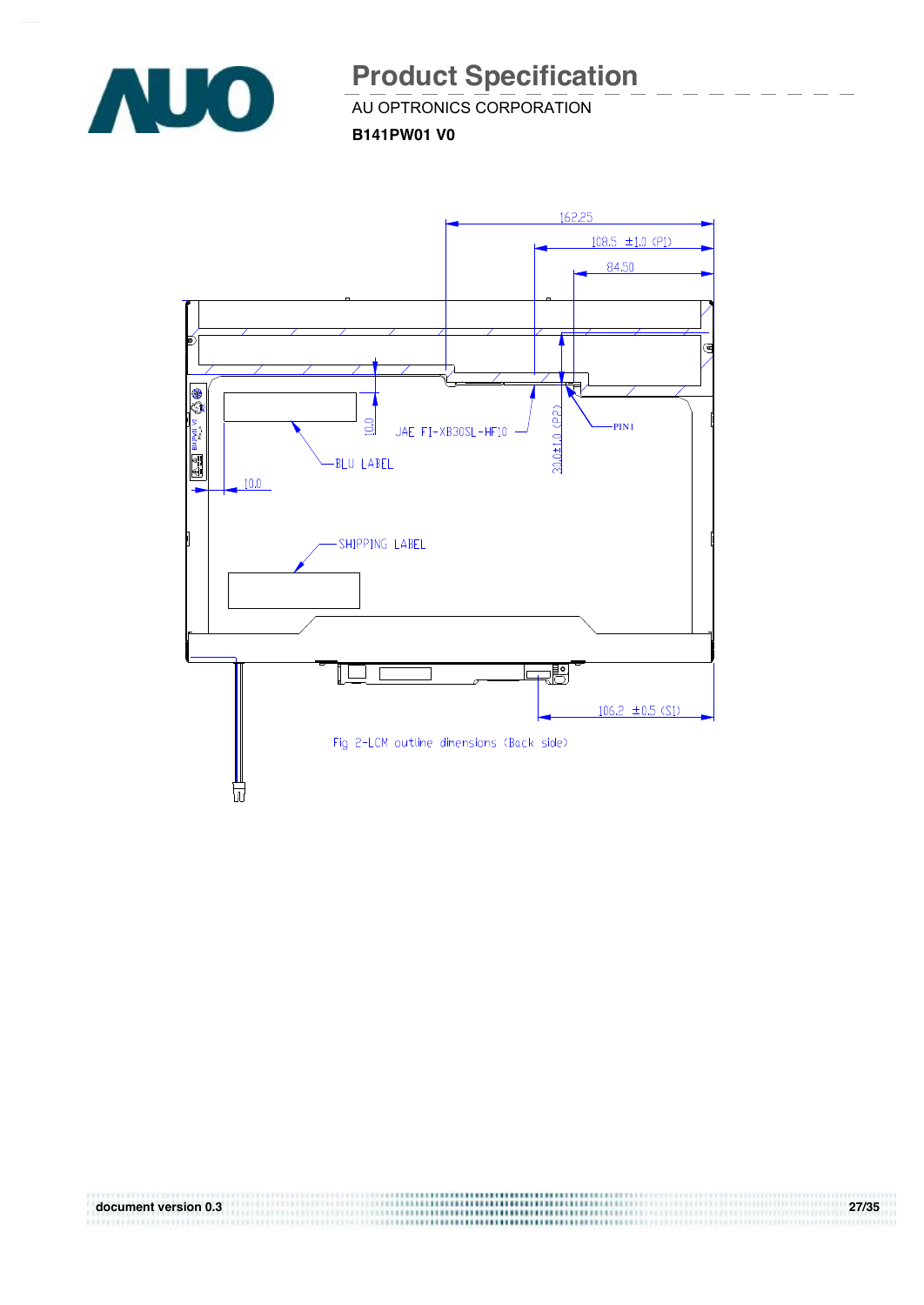

AU OPTRONICS CORPORATION

**B141PW01 V0**

10.2 Screw Hole Depth and Center Position

Screw hole minimum depth, from side surface =2.5 mm (See drawing)

Screw hole center location, from front surface =  $3.1 \pm 0.2$ mm (See drawing) Screw Torque: Maximum 2.5 kgf-cm

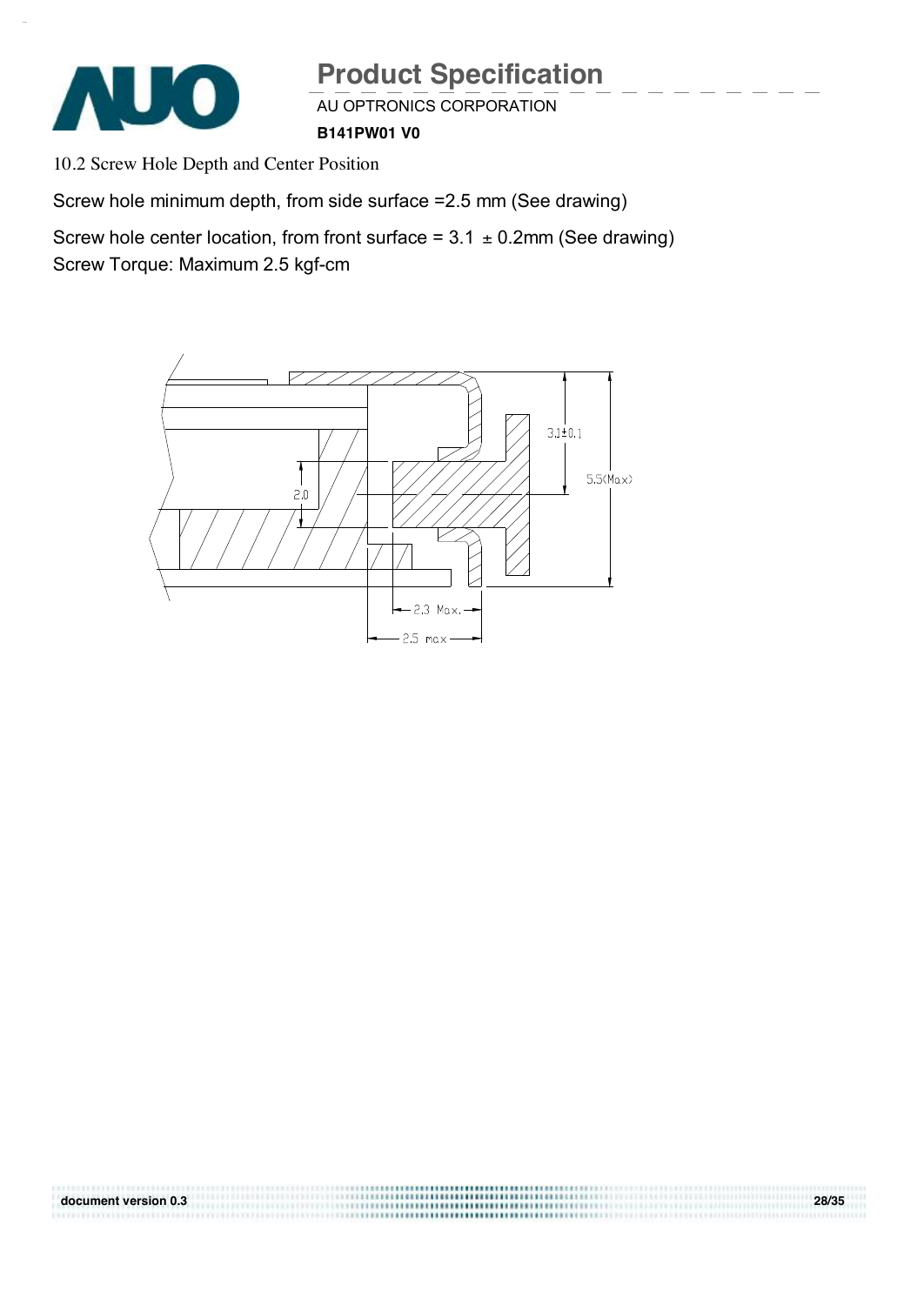

AU OPTRONICS CORPORATION **B141PW01 V0 Product Specification** 

**11. Shipping and Package** 

# **11.1 Shipping Label Format**



**Note 1:** 

| <b>IC Combination</b> | <b>Control Code</b> | H/W |
|-----------------------|---------------------|-----|
| <b>First Source</b>   | <b>OAXXX</b>        | OΑ  |
| <b>Second Source</b>  | 1AXXX               | 1Α  |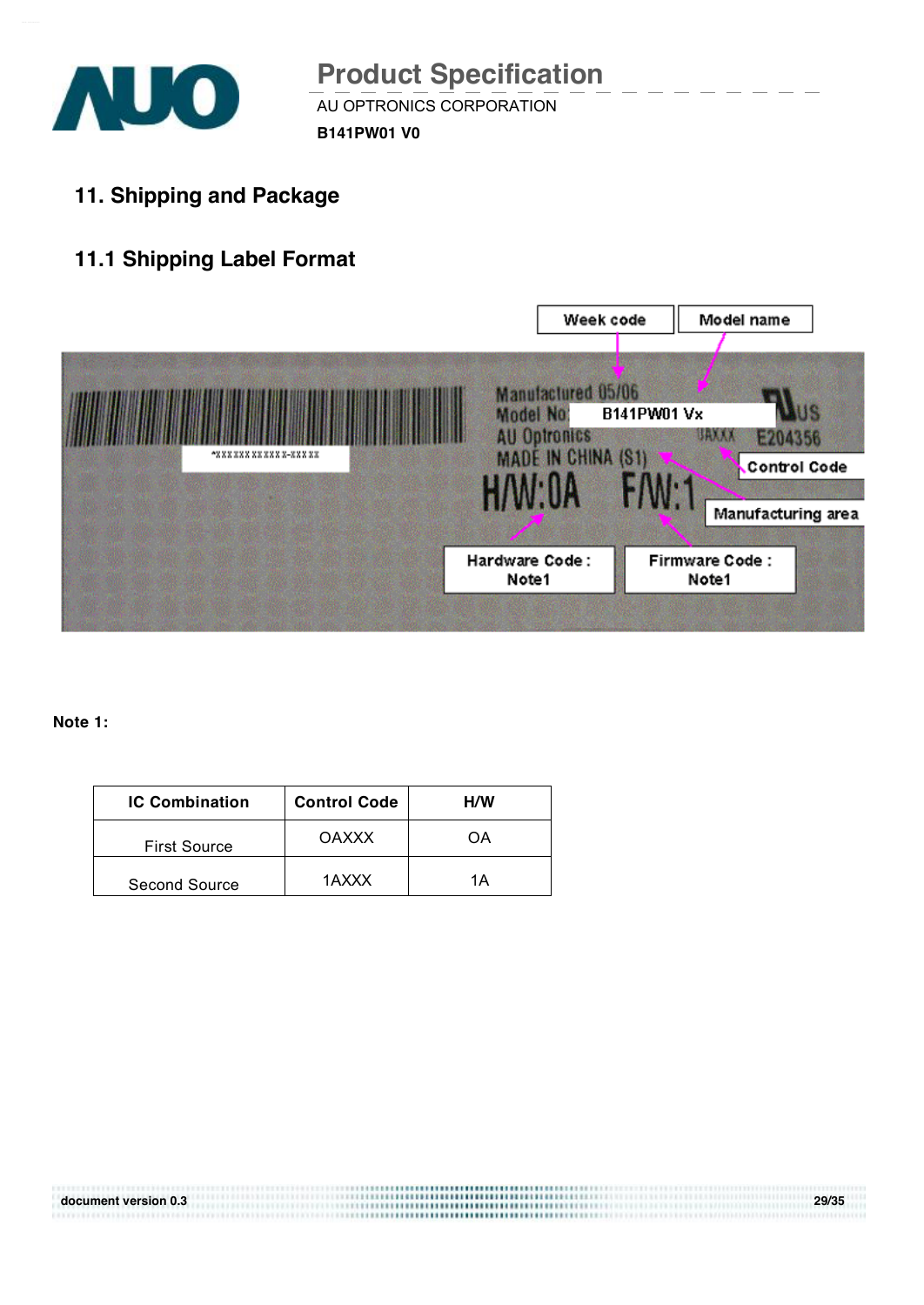

# **11.2. Carton package**

The outside dimension of carton is 455 (L)mm x 388 (W)mm x 355 (H)mm



# **11.3 Shipping package of palletizing sequence**



Note : Limit of box palletizing = Max 3 layers(ship and stock conditions)

**document version 0.3 30/35**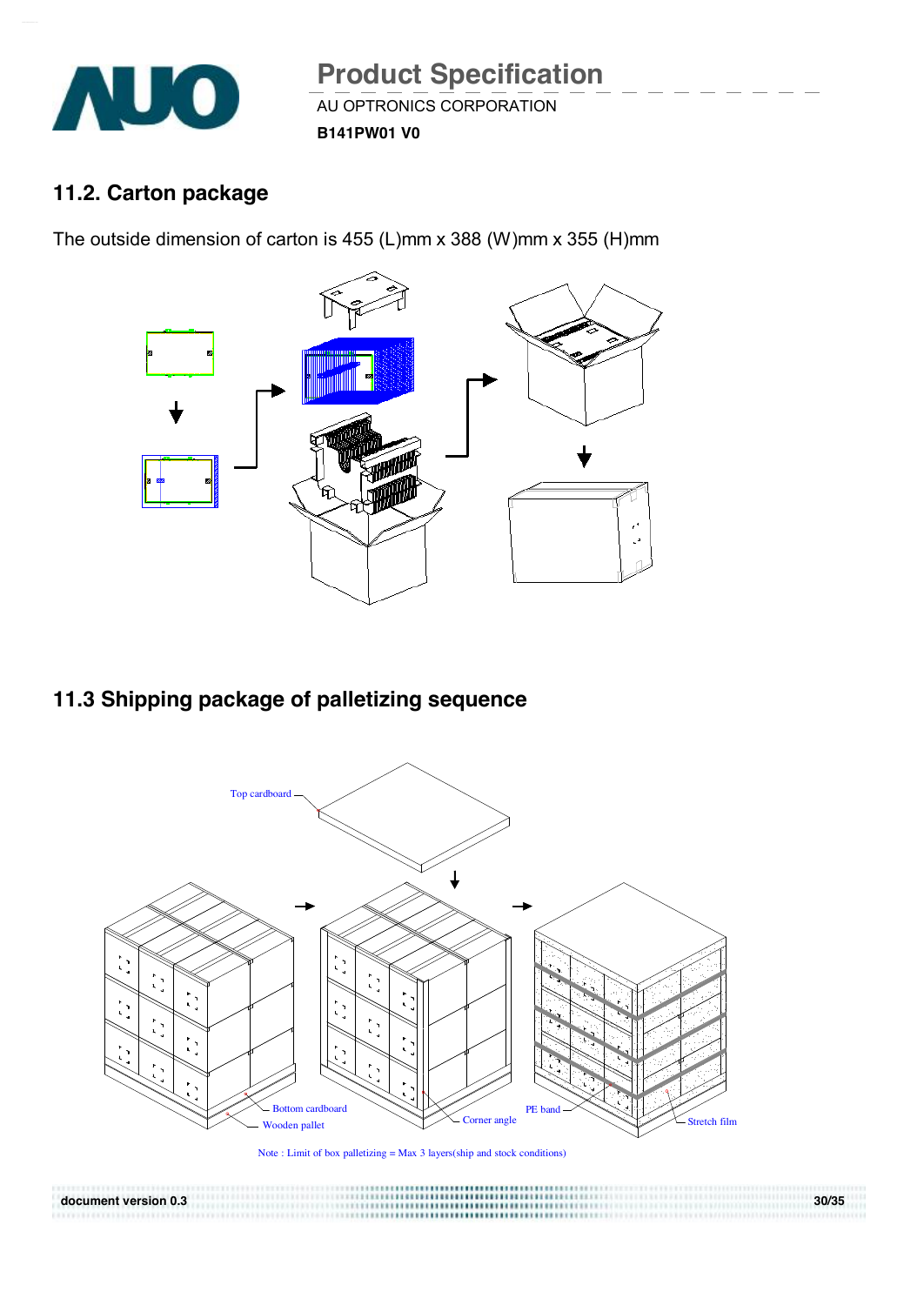

 $A$ U OPTRONICS CORPORATION

**B141PW01 V0**

### **12. EDID**

|                                         | <b>Byte</b>      | <b>Value</b><br><b>Field Name and Comments</b>                                          |                | <b>Value</b> |
|-----------------------------------------|------------------|-----------------------------------------------------------------------------------------|----------------|--------------|
|                                         | (hex)            |                                                                                         |                | (binary)     |
|                                         | $\boldsymbol{0}$ | Header                                                                                  | 00             | 00000000     |
|                                         | $\mathbf{1}$     | Header                                                                                  | FF             | 11111111     |
|                                         | $\overline{c}$   | Header                                                                                  | FF             | 11111111     |
| Header                                  | 3                | Header                                                                                  | FF             | 11111111     |
|                                         | $\overline{4}$   | Header                                                                                  | FF             | 11111111     |
|                                         | 5                | Header                                                                                  | FF             | 11111111     |
|                                         | 6                | Header                                                                                  | FF             | 11111111     |
|                                         | $\tau$           | Header                                                                                  |                | 00000000     |
|                                         | 8                | EISA manufacture $code = 3$ Character ID                                                | 06             | 00000110     |
|                                         | 9                | EISA manufacture code (Compressed ASCII)                                                | <b>AF</b>      | 10101111     |
|                                         | 0A               | Panel Supplier Reserved - Product Code                                                  | 47             | 01000111     |
|                                         | 0B               | Panel Supplier Reserved - Product Code                                                  | 10             | 00010000     |
|                                         | 0 <sub>C</sub>   | LCD module Serial No - Preferred but Optional<br>$("0"$ if not used)                    | 00             | 00000000     |
| Vendor / Product<br><b>EDID</b> Version | 0 <sub>D</sub>   | LCD module Serial No - Preferred but Optional<br>$("0"$ if not used)                    | 00             | 00000000     |
|                                         | 0E               | LCD module Serial No - Preferred but Optional<br>$("0"$ if not used)                    | 00             | 00000000     |
|                                         | 0F               | LCD module Serial No - Preferred but Optional<br>$("0"$ if not used)                    | 00             | 00000000     |
|                                         | 10               | Week of manufacture                                                                     | 01             | 00000001     |
|                                         | 11               | Year of manufacture                                                                     | 0F             | 00001111     |
|                                         | 12               | EDID structure version $# = 1$                                                          | 01             | 00000001     |
|                                         | 13               | EDID revision $# = 3$                                                                   |                | 00000011     |
|                                         | 14               | Video I/P definition = Digital I/P $(80h)$                                              | 80             | 10000000     |
| ters                                    | 15               | Max H image size $=$ (Rounded to cm)                                                    | 1E             | 00011110     |
| <b>Display</b><br>Parame                | 16               | Max V image size $=$ (Rounded to cm)                                                    | 13             | 00010011     |
|                                         | 17               | Example: $(2.2 \times 100) - 100 = 120$<br>Display gamma = $(gamma \times 100) - 100 =$ | 78             | 01111000     |
|                                         | 18               | Feature support (no DPMS, Active off, RGB, timing BLK 1)                                | 0A             | 00001010     |
|                                         | 19               | Red/Green Low bit (RxRy/GxGy)                                                           | 87             | 10000111     |
|                                         | 1A               | Blue/White Low bit (BxBy/WxWy)                                                          | C <sub>5</sub> | 11000101     |
| Panel Color<br>Coordinates              | 1B               | Red X<br>$Rx = 0.xxx$                                                                   | 94             | 10010100     |
|                                         | 1 <sup>C</sup>   | Red Y<br>$Ry = 0.xxx$                                                                   | 57             | 01010111     |
|                                         | 1D               | Green X<br>$Gx = 0.xxx$                                                                 | 4F             | 01001111     |
|                                         | 1E               | Green Y<br>$Gy = 0.xxx$                                                                 | 8C             | 10001100     |
|                                         | 1F               | Blue $X$<br>$Bx = 0.xxx$                                                                | 27             | 00100111     |

**document version 0.3 31/35**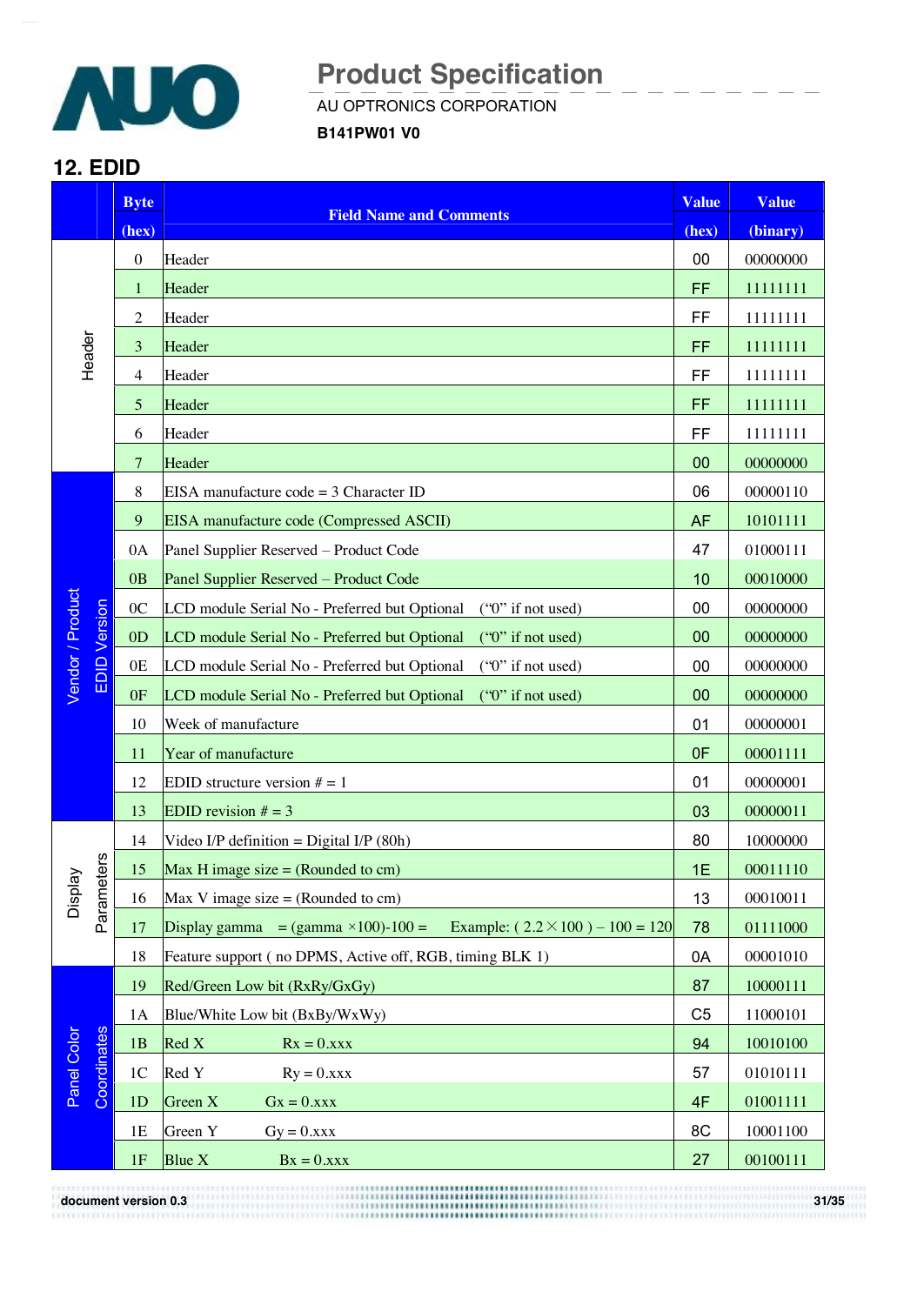

### $A$ U OPTRONICS CORPORATION

#### **B141PW01 V0**

|                        | 20 | <b>Blue Y</b><br>$By = 0.xxx$                                                 | 25             | 00100101 |
|------------------------|----|-------------------------------------------------------------------------------|----------------|----------|
|                        | 21 | White X<br>$Wx = 0.xxx$                                                       | 50             | 01010000 |
|                        | 22 | 54                                                                            | 01010100       |          |
|                        | 23 | <b>Established timings 1</b><br>(00h if not used)                             | 00             | 00000000 |
| Established<br>Timings | 24 | Established timings 2<br>(00h if not used)                                    | 00             | 00000000 |
|                        | 25 | Manufacturer's timings<br>(00h if not used)                                   | 00             | 00000000 |
|                        | 26 | Standard timing ID1<br>(01h if not used)                                      | 01             | 00000001 |
|                        | 27 | Standard timing ID1<br>(01h if not used)                                      | 01             | 00000001 |
|                        | 28 | (01h if not used)<br>Standard timing ID2                                      |                | 00000001 |
|                        | 29 | (01h if not used)<br>Standard timing ID2                                      | 01             | 00000001 |
|                        | 2A | (01h if not used)<br>Standard timing ID3                                      | 01             | 00000001 |
|                        | 2B | <b>Standard timing ID3</b><br>(01h if not used)                               | 01             | 00000001 |
| Standard Timing ID     | 2C | Standard timing ID4<br>(01h if not used)                                      | 01             | 00000001 |
|                        | 2D | <b>Standard timing ID4</b><br>(01h if not used)                               | 01             | 00000001 |
|                        | 2E | Standard timing ID5<br>(01h if not used)                                      | 01             | 00000001 |
|                        | 2F | Standard timing ID5<br>(01h if not used)                                      |                | 00000001 |
|                        | 30 | Standard timing ID6<br>(01h if not used)                                      |                | 00000001 |
|                        | 31 | (01h if not used)<br>Standard timing ID6                                      | 01             | 00000001 |
|                        | 32 | (01h if not used)<br>Standard timing ID7                                      | 01             | 00000001 |
|                        | 33 | Standard timing ID7<br>(01h if not used)                                      | 01             | 00000001 |
|                        | 34 | Standard timing ID8<br>(01h if not used)                                      | 01             | 00000001 |
|                        | 35 | <b>Standard timing ID8</b><br>(01h if not used)                               | 01             | 00000001 |
|                        |    | Pixel Clock/10,000                                                            |                |          |
|                        | 36 | (LSB)                                                                         | 38             | 00111000 |
|                        |    | Pixel Clock/10,000                                                            |                |          |
|                        | 37 | (MSB)                                                                         | 22             | 00100010 |
|                        |    | (lower 8)<br>Horizontal Active $=$ xxxx pixels                                |                |          |
|                        | 38 | bits)                                                                         | A <sub>0</sub> | 10100000 |
|                        | 39 | Horizontal Blanking (Thbp) = $xxxx$ pixels<br>(lower 8 bits)                  | A <sub>0</sub> | 10100000 |
| Timing Descripter #1   | 3A | Horizontal Active/Horizontal blanking (Thbp)<br>(upper4:4 bits)               | 50             | 01010000 |
|                        | 3B | Vertical Active $=$ xxxx lines                                                |                | 10000100 |
|                        | 3C | Vertical Blanking $(Tvbp) =$ xxxx lines (DE Blanking typ. for DE only panels) |                | 00001100 |
|                        | 3D | Vertical Active : Vertical Blanking (Tvbp)<br>(upper4:4 bits)                 | 30             | 00110000 |
|                        | 3E | Horizontal Sync, Offset $(Thfp) =$ xxxx pixels                                | 30             | 00110000 |

**document version 0.3 32/35**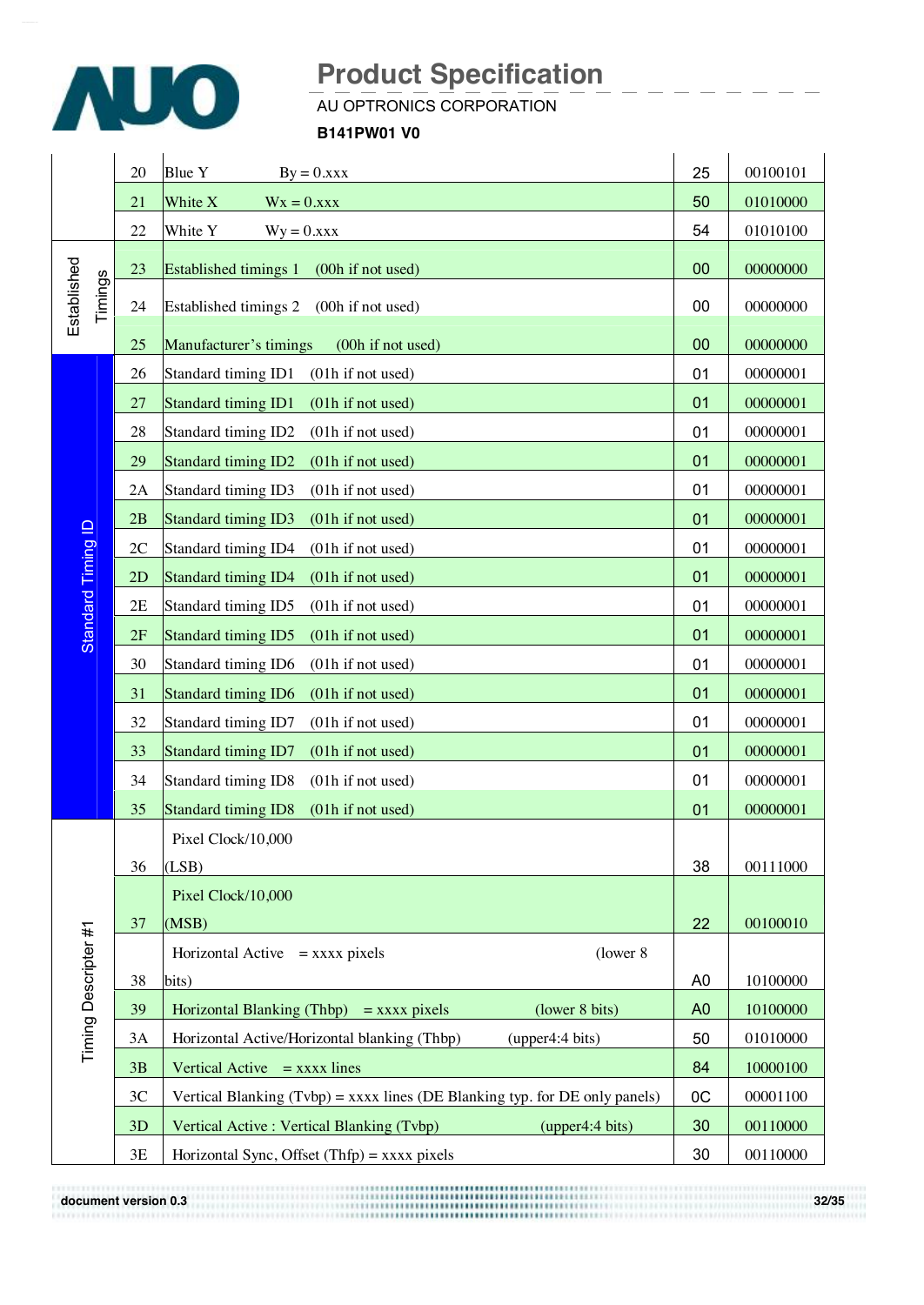

### $A$ U OPTRONICS CORPORATION

#### **B141PW01 V0**

|                                | 3F<br>Horizontal Sync, Pulse Width $=$ xxxx pixels                         |                                                                               | 20        | 00100000 |
|--------------------------------|----------------------------------------------------------------------------|-------------------------------------------------------------------------------|-----------|----------|
|                                | 40<br>Vertical Sync, Offset $(Tvfp) = xx$ lines<br>Sync Width $= xx$ lines |                                                                               |           | 00110110 |
|                                | 41                                                                         | Horizontal Vertical Sync Offset/Width upper 2 bits                            | 00        | 00000000 |
|                                | 42                                                                         | Horizontal Image Size =xxx mm                                                 | 30        | 00110000 |
|                                | Vertical image $Size = XXX$ mm<br>43                                       |                                                                               |           | 10111110 |
|                                | 44<br>Horizontal Image Size / Vertical image size                          |                                                                               | 10        | 00010000 |
|                                | 45                                                                         | Horizontal Border = $0$ (Zero for Notebook LCD)                               | 00        | 00000000 |
|                                | 46                                                                         | Vertical Border = $0$<br>(Zero for Notebook LCD)                              | 00        | 00000000 |
|                                |                                                                            | Non-interlaced, Normal, no stereo, Separate sync, H/V pol Negatives, DE only  |           |          |
|                                | 47                                                                         | note: LSB is set to "1" if panel is DE-timing only. H/V can be ignored.       | 19        | 00011001 |
|                                |                                                                            | Pixel Clock/10,000                                                            |           |          |
|                                | 48                                                                         | (LSB)                                                                         | 00        | 00000000 |
|                                |                                                                            | Pixel Clock/10,000                                                            |           |          |
|                                | 49                                                                         | (MSB)                                                                         | 00        | 00000000 |
|                                |                                                                            | Horizontal Active $=$ xxxx pixels<br>(lower 8)                                |           |          |
|                                | 4A                                                                         | bits)                                                                         | 00        | 00000000 |
|                                | 4B                                                                         | Horizontal Blanking (Thbp) = $xxxx$ pixels<br>(lower 8 bits)                  | 00        | 00000000 |
|                                | 4C                                                                         | Horizontal Active/Horizontal blanking (Thbp)<br>(upper4:4 bits)               | 00        | 00000000 |
|                                | 4D                                                                         | Vertical Active $=$ xxxx lines                                                | 00        | 00000000 |
| Timing Descripter #2           | 4E                                                                         | Vertical Blanking $(Tvbp) =$ xxxx lines (DE Blanking typ. for DE only panels) | 00        | 00000000 |
|                                | 4F                                                                         | Vertical Active : Vertical Blanking (Tvbp)<br>(upper4:4 bits)                 | 00        | 00000000 |
|                                | 50                                                                         | Horizontal Sync, Offset $(Thfp) =$ xxxx pixels                                | 00        | 00000000 |
|                                | 51                                                                         | Horizontal Sync, Pulse Width $=$ xxxx pixels                                  | 00        | 00000000 |
|                                | 52                                                                         | Vertical Sync, Offset $(Tvfp) = xx$ lines<br>Sync Width $= xx$ lines          |           | 00000000 |
|                                | 53                                                                         | Horizontal Vertical Sync Offset/Width upper 2 bits                            | 00        | 00000000 |
|                                | 54                                                                         | Horizontal Image Size = xxx mm                                                | 00        | 00000000 |
|                                | 55                                                                         | Vertical image $Size = XXX$ mm                                                | 00        | 00000000 |
|                                | 56                                                                         | Horizontal Image Size / Vertical image size                                   | 00        | 00000000 |
|                                | 57                                                                         | Horizontal Border = $0$ (Zero for Notebook LCD)                               | 00        | 00000000 |
|                                | 58                                                                         | Vertical Border = $0$<br>(Zero for Notebook LCD)                              | 00        | 00000000 |
|                                | 59                                                                         | Module "A" Revision $=$<br>Example: 00, 01, 02, 03, etc.                      | 00        | 00000000 |
|                                | 5A                                                                         | Flag                                                                          | 00        | 00000000 |
|                                | 5B                                                                         | Flag                                                                          | 00        | 00000000 |
| Descripter #3<br>Dell specific | 5C                                                                         | Flag                                                                          |           | 00000000 |
|                                | Dummy Descriptor<br>5D                                                     |                                                                               | <b>FE</b> | 11111110 |

**document version 0.3 33/35**  0000000000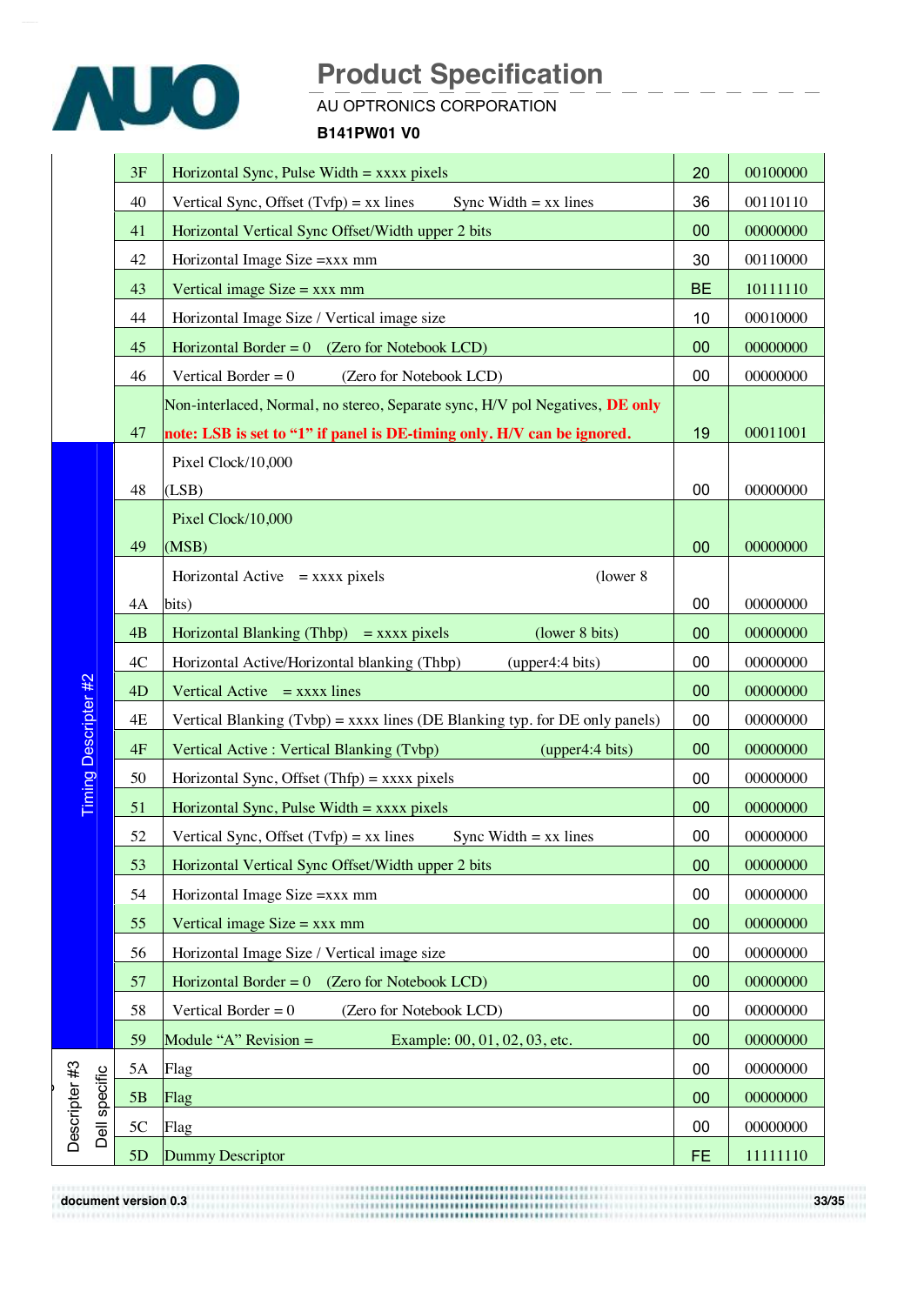

 $A$ U OPTRONICS CORPORATION

**B141PW01 V0**

|     | 5E             | Flag                                                                                      | 00             | 00000000 |
|-----|----------------|-------------------------------------------------------------------------------------------|----------------|----------|
|     | 5F             | Dell P/N 1 <sup>st</sup> Character                                                        | 4B             | 01001011 |
|     | 60             | Dell P/N 2 <sup>nd</sup> Character                                                        | 43             | 01000011 |
|     | 61             | Dell P/N 3 <sup>rd</sup> Character                                                        | 32             | 00110010 |
|     | 62             | Dell P/N 4 <sup>th</sup> Character                                                        | 33             | 00110011 |
|     | 63             | Dell P/N 5 <sup>th</sup> Character                                                        | 32             | 00110010 |
|     | 64             | LCD Supplier EEDID Revision #                                                             | 00             | 00000000 |
|     | 65             | Manufacturer P/N                                                                          | 42             | 01000010 |
|     | 66             | Manufacturer P/N                                                                          | 31             | 00110001 |
|     | 67             | Manufacturer P/N                                                                          | 34             | 00110100 |
|     | 68             | Manufacturer P/N                                                                          | 31             | 00110001 |
|     | 69             | Manufacturer P/N                                                                          | 50             | 01010000 |
|     | 6A             | Manufacturer P/N                                                                          | 57             | 01010111 |
|     |                | Manufacturer P/N (If <13 char, then terminate with ASCII code 0Ah, set                    |                |          |
|     | 6 <sub>B</sub> | remaining $char = 20h$ )                                                                  | 31             | 00110001 |
|     | 6C             | Flag                                                                                      | 00             | 00000000 |
|     | 6D             | Flag                                                                                      | 00             | 00000000 |
|     | 6E             | Flag                                                                                      | 00             | 00000000 |
|     | 6F             | Data Type Tag:                                                                            | <b>FE</b>      | 11111110 |
|     | 70             | Flag                                                                                      | 00             | 00000000 |
|     | 71             | <b>SMBUS Value</b>                                                                        | 20             | 00100000 |
|     | 72             | <b>SMBUS Value</b>                                                                        | 30             | 00110000 |
|     | 73             | <b>SMBUS Value</b>                                                                        | 40             | 01000000 |
|     | 74             | <b>SMBUS Value</b>                                                                        | 48             | 01001000 |
|     | 75             | <b>SMBUS Value</b>                                                                        | 70             | 01110000 |
|     | 76             | <b>SMBUS Value</b>                                                                        | 98             | 10011000 |
|     | 77             | <b>SMBUS Value</b>                                                                        | B <sub>8</sub> | 10111000 |
|     | 78             | SMBUS Value $=$ max nits<br>$(Typically = FFh, for M07$ inverter)                         | FF             | 11111111 |
|     | 79             | Number of LVDS receiver chips = $01'$ or $02'$                                            | 02             | 00000010 |
|     | 7A             | BIST Enable: $Yes = '01' No = '00'$                                                       | 01             | 00000001 |
|     | 7B             | (If <13 char, then terminate with ASCII code 0Ah, set remaining char = $20h$ )            | 0A             | 00001010 |
|     | 7C             | (If <13 char, then terminate with ASCII code 0Ah, set remaining char = 20h)               | 20             | 00100000 |
|     | 7D             | (If <13 char, then terminate with ASCII code 0Ah, set remaining char = $20h$ )            | 20             | 00100000 |
| ទាឈ |                |                                                                                           |                |          |
|     | <b>7E</b>      | (# of optional 128 EDID extension blocks to follow, $Type = 0$ )<br><b>Extension flag</b> | 00             | 00000000 |

**document version 0.3 34/35** 

Timing

eع<br>ح 番  $\Box$ 

escripter # 4